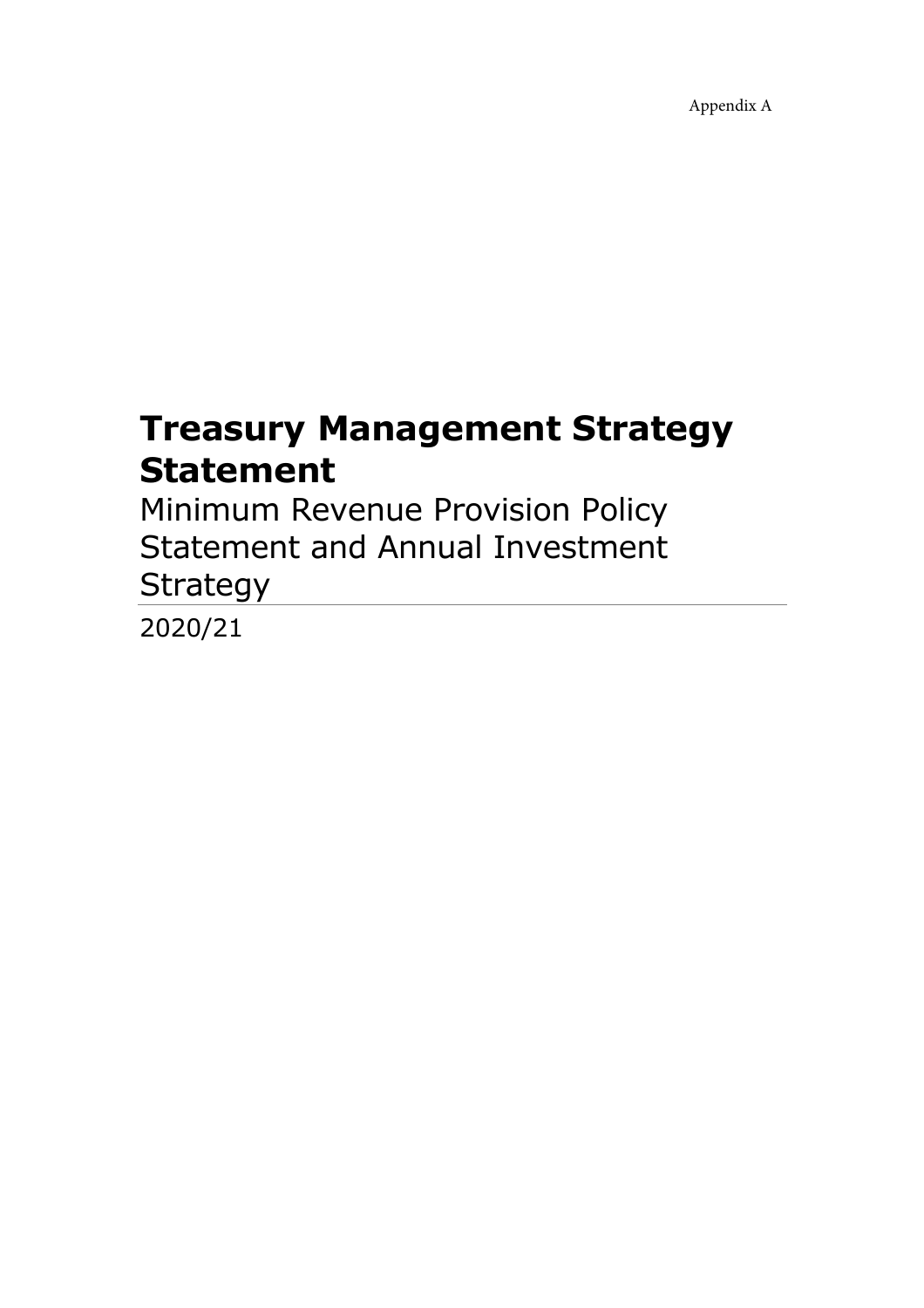### **INDEX**

| 1.1          |                                                                                        |  |
|--------------|----------------------------------------------------------------------------------------|--|
| 1.2          |                                                                                        |  |
| 1.3          |                                                                                        |  |
| 1.4          |                                                                                        |  |
| 1.5          |                                                                                        |  |
| $\mathbf{2}$ | THE CAPITAL PRUDENTIAL INDICATORS 2020/21 - 2022/237                                   |  |
| 2.1          |                                                                                        |  |
| 2.2          |                                                                                        |  |
| 2.3          |                                                                                        |  |
| 3            |                                                                                        |  |
| 3.1          |                                                                                        |  |
| 3.2          |                                                                                        |  |
| 3.3          |                                                                                        |  |
| 3.4          |                                                                                        |  |
| 3.5          |                                                                                        |  |
| 4            |                                                                                        |  |
| 4.1          |                                                                                        |  |
| 4.2          |                                                                                        |  |
| 4.3          |                                                                                        |  |
| 4.4          |                                                                                        |  |
| 4.5          |                                                                                        |  |
| 4.6          |                                                                                        |  |
| 4.7          |                                                                                        |  |
| 5.           |                                                                                        |  |
| 5.1          | The Capital Prudential and Treasury Indicators 2020/21 to 2022/23 and MRP Statement 25 |  |
|              |                                                                                        |  |
|              |                                                                                        |  |
|              |                                                                                        |  |
| 5.2          |                                                                                        |  |
| 5.3          |                                                                                        |  |
| 5.6          |                                                                                        |  |
| 5.7          |                                                                                        |  |
| 5.8          |                                                                                        |  |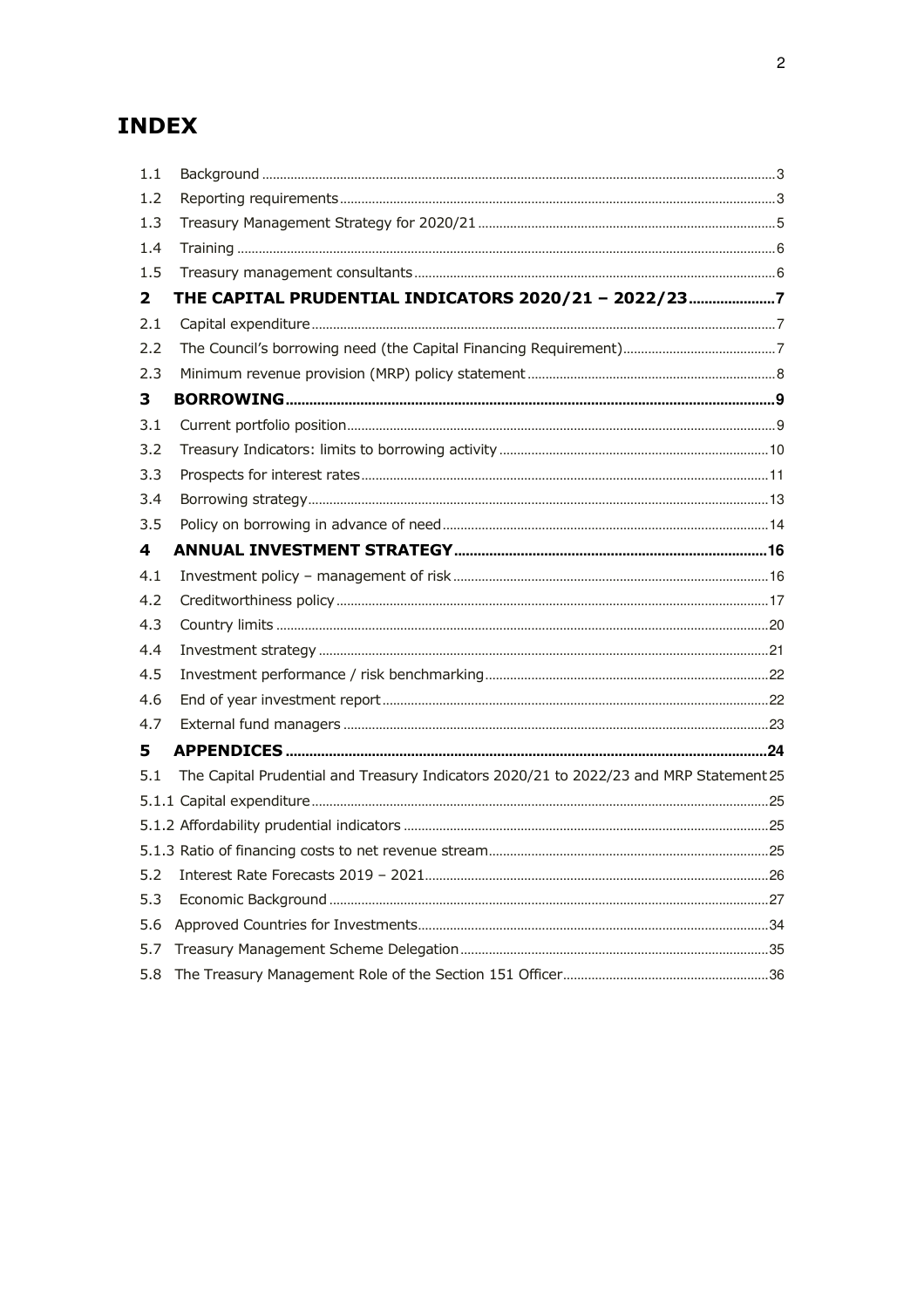## 1.INTRODUCTION

#### 1.1 Background

The Council is required to operate a balanced budget, which broadly means that cash raised during the year will meet cash expenditure. Part of the treasury management operation is to ensure that this cash flow is adequately planned, with cash being available when it is needed. Surplus monies are invested in low risk counterparties or instruments commensurate with the Council's low risk appetite, providing adequate liquidity initially before considering investment return.

The second main function of the treasury management service is the funding of the Council's capital plans. These capital plans provide a guide to the borrowing need of the Council, essentially the longer-term cash flow planning, to ensure that the Council can meet its capital spending obligations. This management of longer-term cash may involve arranging long or short-term loans or using longer-term cash flow surpluses. On occasion, when it is prudent and economic, any debt previously drawn may be restructured to meet Council risk or cost objectives.

The contribution the treasury management function makes to the authority is critical, as the balance of debt and investment operations ensure liquidity or the ability to meet spending commitments as they fall due, either on day-today revenue or for larger capital projects. The treasury operations will see a balance of the interest costs of debt and the investment income arising from cash deposits affecting the available budget. Since cash balances generally result from reserves and balances, it is paramount to ensure adequate security of the sums invested, as a loss of principal will in effect result in a loss to the General Fund Balance.

Whilst any commercial initiatives or loans to third parties will impact on the treasury function, these activities are generally classed as non-treasury activities, and are separate from the day to day treasury management activities. The Council does not

CIPFA defines treasury management as:

"The management of the local authority's borrowing, investments and cash flows, its banking, money market and capital market transactions; the effective control of the risks associated with those activities; and the pursuit of optimum performance consistent with those risks."

#### 1.2 Reporting requirements

#### 1.2.1 Capital Strategy

The CIPFA 2017 Prudential and Treasury Management Codes require all local authorities to prepare a capital strategy report which will provide the following: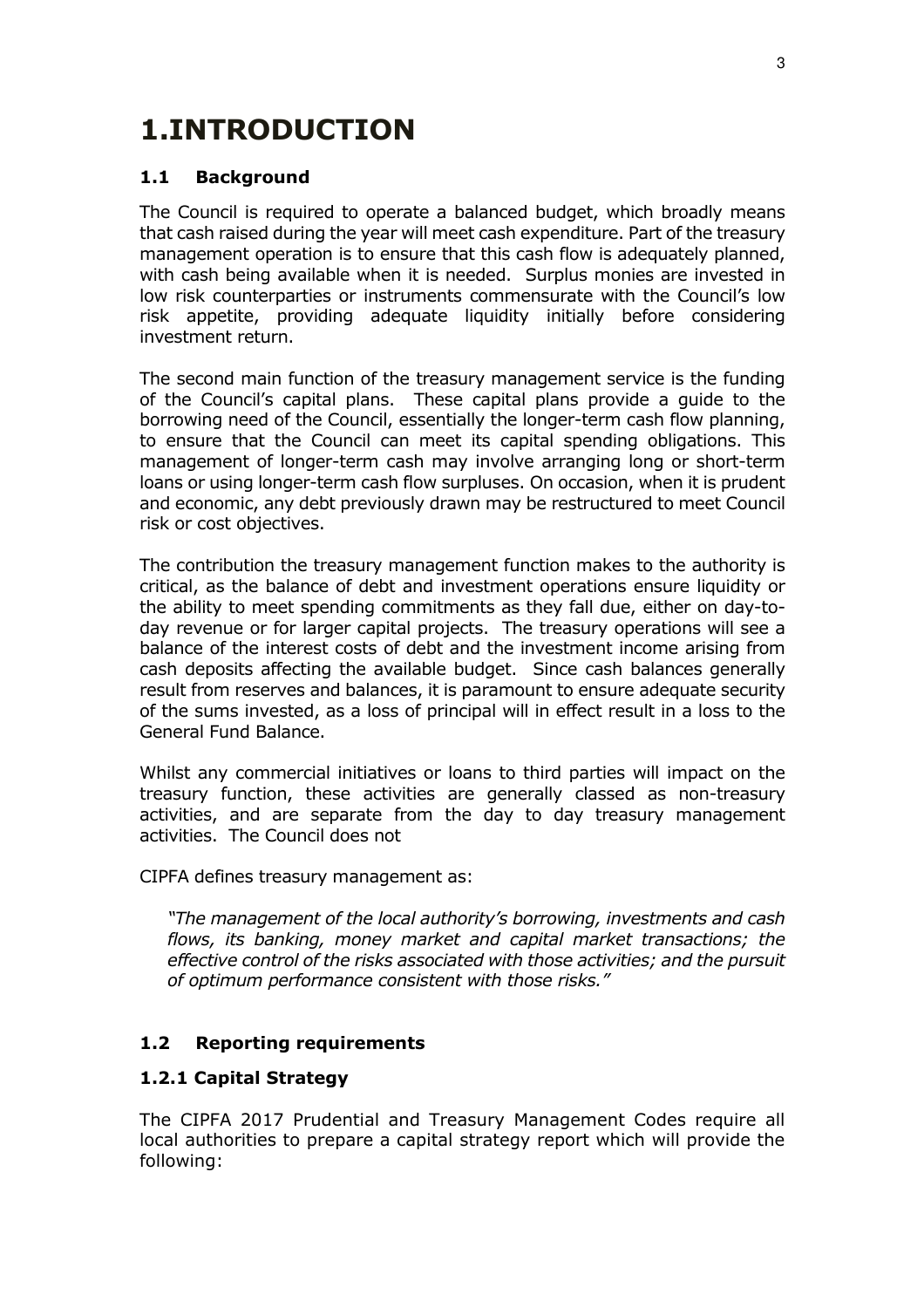- a high-level long term overview of how capital expenditure, capital financing and treasury management activity contribute to the provision of services
- an overview of how the associated risk is managed
- the implications for future financial sustainability

The aim of this capital strategy is to ensure that all elected members on the full council fully understand the overall long-term policy objectives and resulting capital strategy requirements, governance procedures and risk appetite.

This capital strategy is reported separately from the Treasury Management Strategy Statement. This ensures the separation of the core treasury function under security, liquidity and yield principles, and the policy and commercialism investments usually driven by expenditure on an asset. The capital strategy will show:

- The corporate governance arrangements for these types of activities;
- Any service objectives relating to the investments;
- The expected income, costs and resulting contribution;
- The debt related to the activity and the associated interest costs;
- The payback period (MRP policy);
- For non-loan type investments, the cost against the current market value;
- The risks associated with each activity.

Where a physical asset is being bought, details of market research, advisers used, (and their monitoring), ongoing costs and investment requirements and any credit information will be reported to Members, including the ability to sell the asset and realise the investment cash.

Where the Council has borrowed to fund any non-treasury investment, there should also be an explanation of why borrowing was required and why the MHCLG Investment Guidance and CIPFA Prudential Code have not been adhered to.

If any non-treasury investment sustains a loss during the final accounts and audit process, the strategy and revenue implications will be reported through the same procedure as the capital strategy.

To demonstrate the proportionality between the treasury operations and the non-treasury operation, high-level comparators are shown throughout this report.

A Revised Capital Strategy which relates to the Council's priorities was agreed bv Council on 25<sup>th</sup> September 2019.

#### 1.2.2 Treasury Management reporting

The Council is currently required to receive and approve, as a minimum, three main treasury reports each year, which incorporate a variety of policies, estimates and actuals.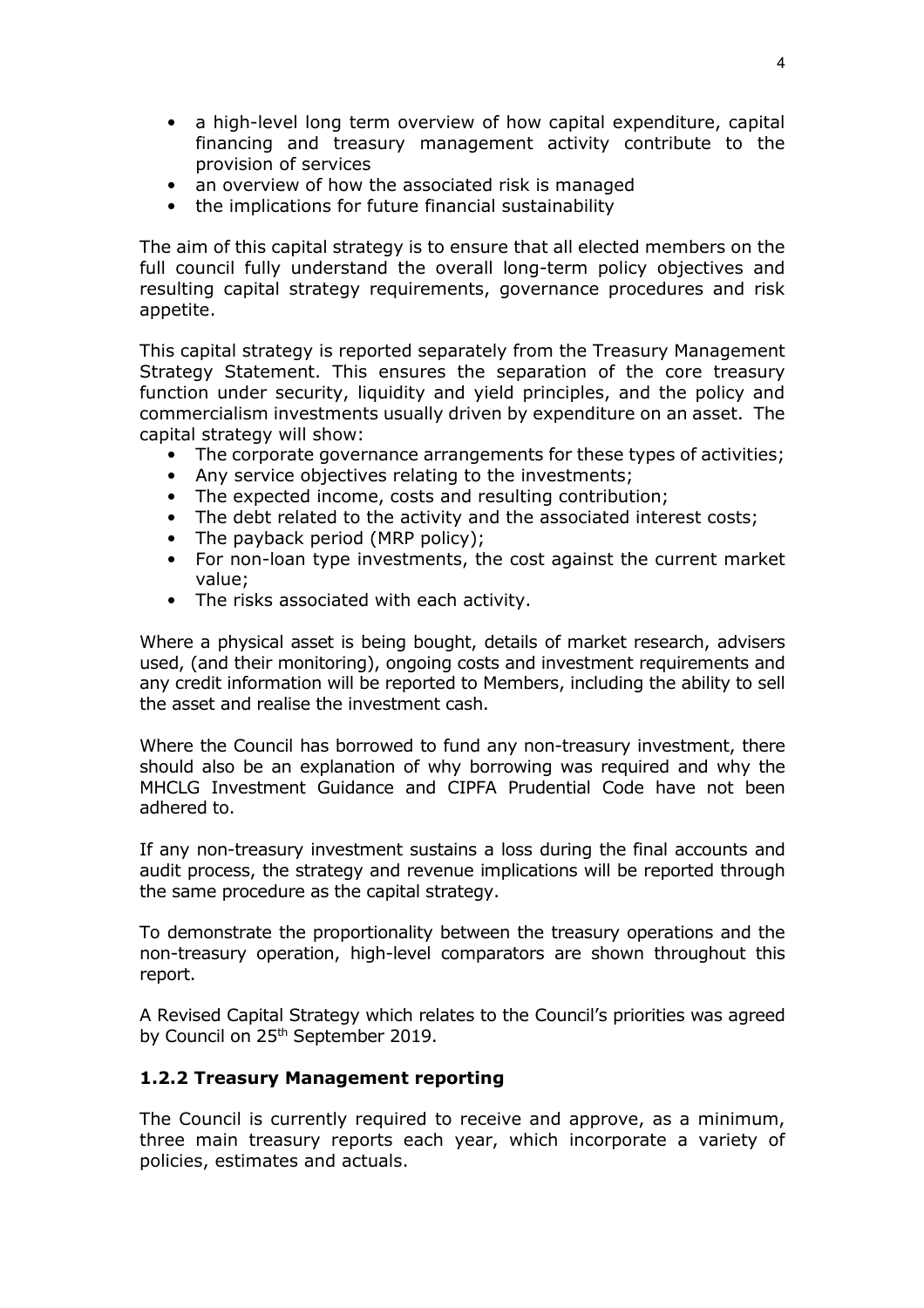- a. Prudential and treasury indicators and treasury strategy (this report) - The first, and most important report is forward looking and covers:
	- the capital plans, (including prudential indicators);
	- a minimum revenue provision (MRP) policy, (how residual capital expenditure is charged to revenue over time);
	- the treasury management strategy, (how the investments and borrowings are to be organised), including treasury indicators; and
	- an investment strategy, (the parameters on how investments are to be managed).

The following reports are not required to be approved by Council but are to be reported and scrutinised to the relevant Committee. The Council has delegated this function to the Audit, Governance and Standards Committee.

- **b. A mid-year treasury management report** This is primarily a progress report and will update members on the capital position, amending prudential indicators as necessary, and whether any policies require revision.
- c. An annual treasury report This is a backward looking review document and provides details of a selection of actual prudential and treasury indicators and actual treasury operations compared to the estimates within the strategy.

A quarterly update on the Council's treasury management position is also provided through budget monitoring reports presented to Policy & Resources Committee.

#### 1.3 Treasury Management Strategy for 2020/21

The strategy for 2020/21 covers two main areas:

#### Capital issues

- the capital expenditure plans and the associated prudential indicators;
- the minimum revenue provision (MRP) policy.

#### Treasury management issues

- the current treasury position;
- treasury indicators which limit the treasury risk and activities of the Council;
- prospects for interest rates;
- the borrowing strategy;
- policy on borrowing in advance of need;
- debt rescheduling;
- the investment strategy;
- creditworthiness policy; and
- the policy on use of external service providers.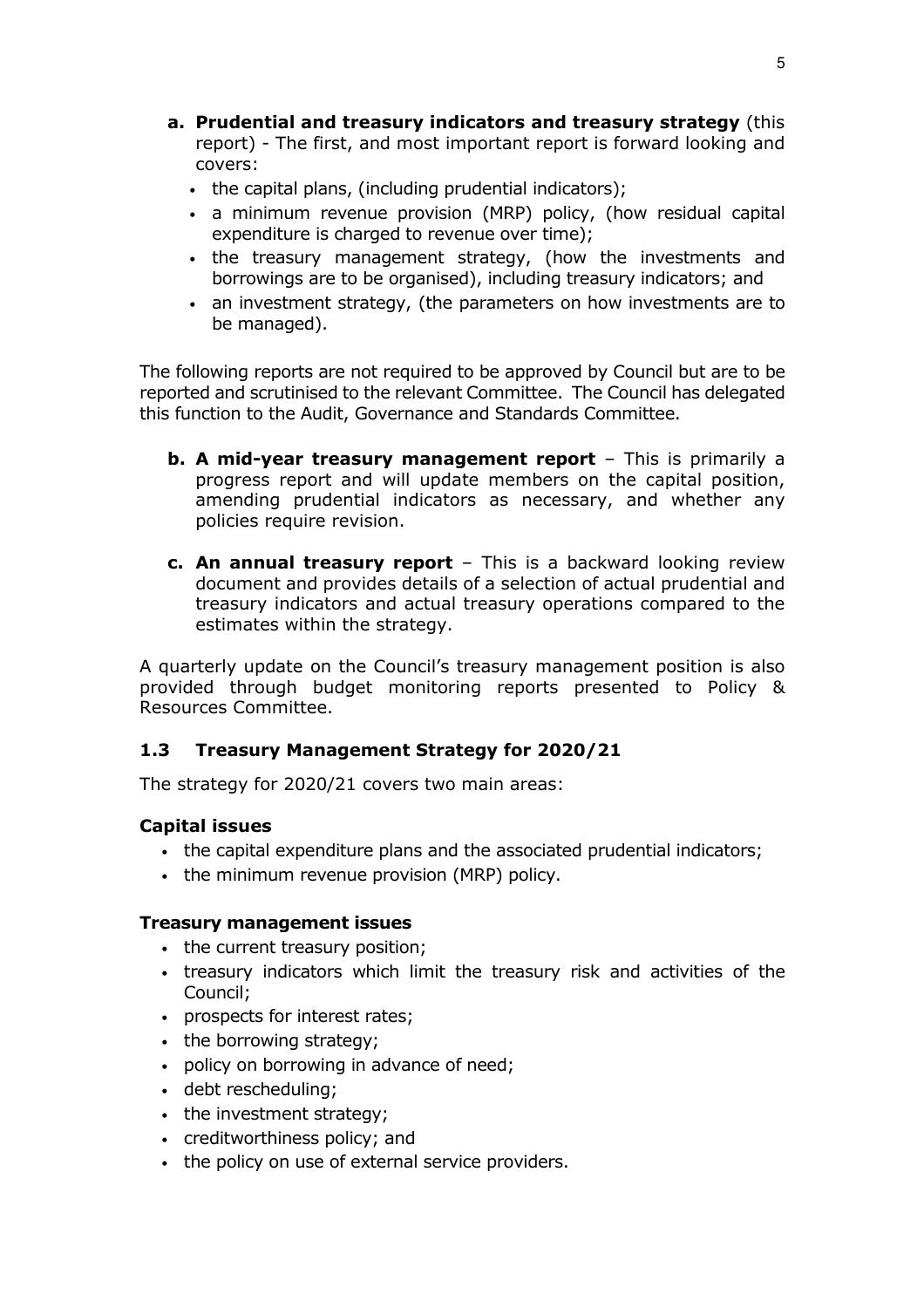These elements cover the requirements of the Local Government Act 2003, the CIPFA Prudential Code, MHCLG MRP Guidance, the CIPFA Treasury Management Code and MHCLG Investment Guidance.

#### 1.4 Training

The CIPFA Code requires the responsible officer to ensure that members with responsibility for treasury management receive adequate training in treasury management. This especially applies to members responsible for scrutiny. Training has been planned for Members prior to the Audit Governance and Standards Committee meeting on the 13<sup>th</sup> January 2020. The Council's Treasury Advisors, Link Asset Services, will be providing this training with reference to this Strategy.

Staff regularly attend training courses, seminars and conferences provided by the Council's Treasury Consultants and CIPFA. Relevant staff are also encouraged to study professional qualifications delivered by CIPFA, the Association of Corporate Treasurers and other appropriate organisations.

Staff training needs are assessed regularly both as part of the appraisal process and when the responsibilities of individual members of staff change.

#### 1.5 Treasury management consultants

The Council uses Link Asset Services, Treasury solutions as its external treasury management advisors.

The Council recognises that responsibility for treasury management decisions remains with the organisation at all times and will ensure that undue reliance is not placed upon the services of our external service providers. All decisions will be undertaken with regards to all available information, including, but not solely, our treasury advisers.

It also recognises that there is value in employing external providers of treasury management services in order to acquire access to specialist skills and resources. The Council will ensure that the terms of their appointment and the methods by which their value will be assessed are properly agreed and documented, and subjected to regular review.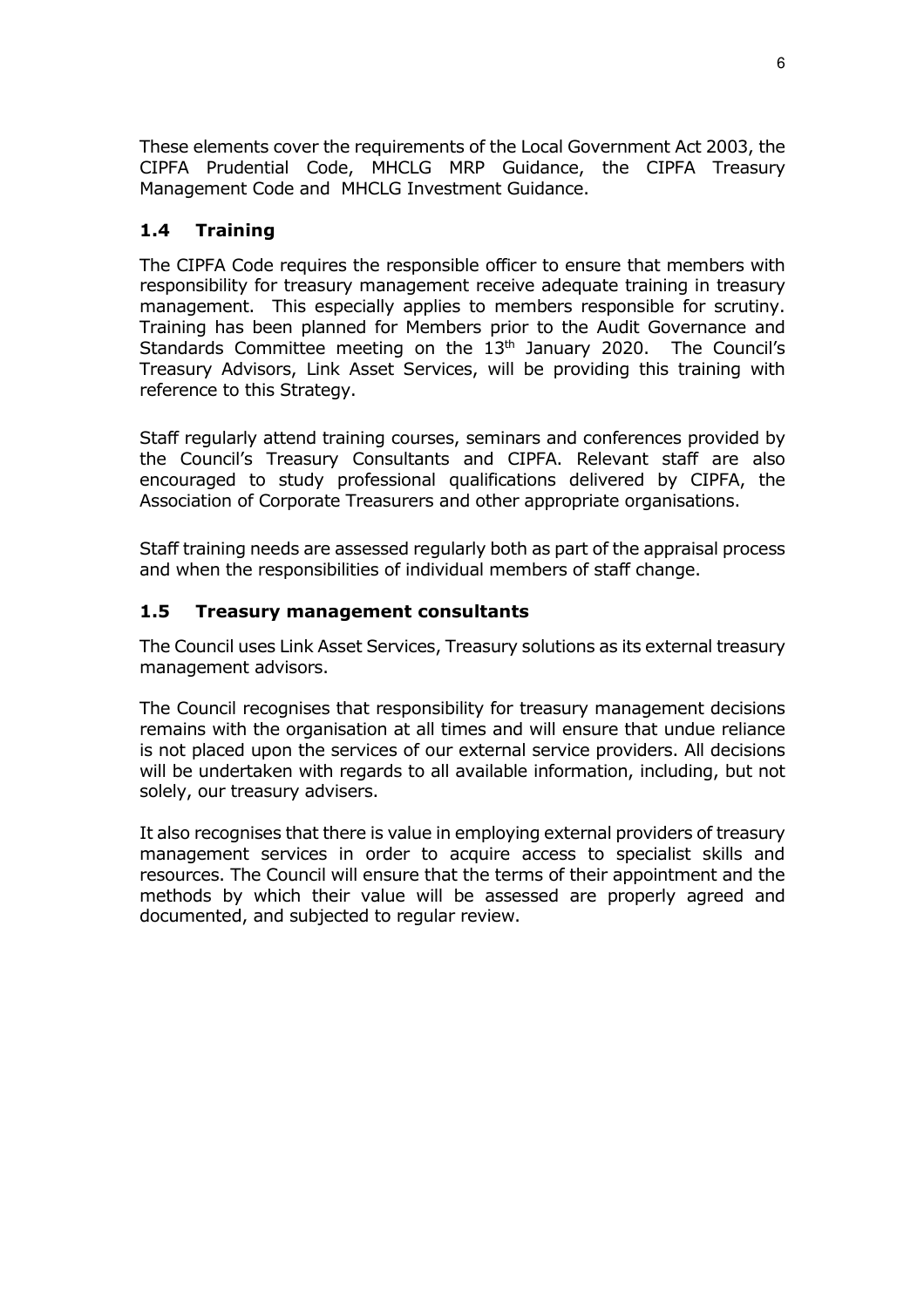## 2 THE CAPITAL PRUDENTIAL INDICATORS 2020/21 – 2022/23

The Council's capital expenditure plans are the key driver of treasury management activity. The output of the capital expenditure plans is reflected in the prudential indicators, which are designed to assist members' overview and confirm capital expenditure plans.

#### 2.1 Capital expenditure

This prudential indicator is a summary of the Council's capital expenditure plans, both those agreed previously, and those forming part of this budget cycle. Members are asked to approve the capital expenditure forecasts.

The table below summarises the above capital expenditure plans and how these plans are being financed by capital or revenue resources. Any shortfall of resources results in a funding borrowing need. 2018/19 Actual was funded through internal borrowing.

| <b>Financing of capital</b><br>expenditure £m | 2018/19<br><b>Actual</b> | 2019/20<br><b>Estimate</b> | 2020/21<br><b>Estimate</b> | 2021/22<br><b>Estimate</b> | 2022/23<br><b>Estimate</b> |
|-----------------------------------------------|--------------------------|----------------------------|----------------------------|----------------------------|----------------------------|
| Capital receipts                              | 0.000                    | 0.000                      | 0.000                      | 0.000                      | 0.000                      |
| Capital grants                                | 1.368                    | 2.251                      | 6.080                      | 0.863                      | 1.554                      |
| Capital reserves                              | 0.000                    | 0.000                      | 0.000                      | 0.000                      | 0.000                      |
| Revenue (incl MRP)                            | 4.623                    | 4.364                      | 6.423                      | 5.443                      | 4.729                      |
| <b>Net financing need</b><br>for the year     | 10.141                   | 37.204                     | 22.788                     | 13.385                     | 10.381                     |

#### 2.2 The Council's borrowing need (the Capital Financing Requirement)

The second prudential indicator is the Council's Capital Financing Requirement (CFR). The CFR is simply the total historic outstanding capital expenditure which has not yet been paid for from either revenue or capital resources. It is essentially a measure of the Council's indebtedness and so its underlying borrowing need. Any capital expenditure above, which has not immediately been paid for through a revenue or capital resource, will increase the CFR.

The CFR does not increase indefinitely, as the minimum revenue provision (MRP) is a statutory annual revenue charge which broadly reduces the indebtedness in line with each asset's life, and so charges the economic consumption of capital assets as they are used.

The CFR includes any other long-term liabilities (e.g. PFI schemes, finance leases). Whilst these increase the CFR, and therefore the Council's borrowing requirement, these types of scheme include a borrowing facility by the PFI/PPP lease provider and so the Council is not required to separately borrow for these schemes. The Council currently has £3.5m relating to Serco Paisa within the CFR.

The Council is asked to approve the CFR projections below: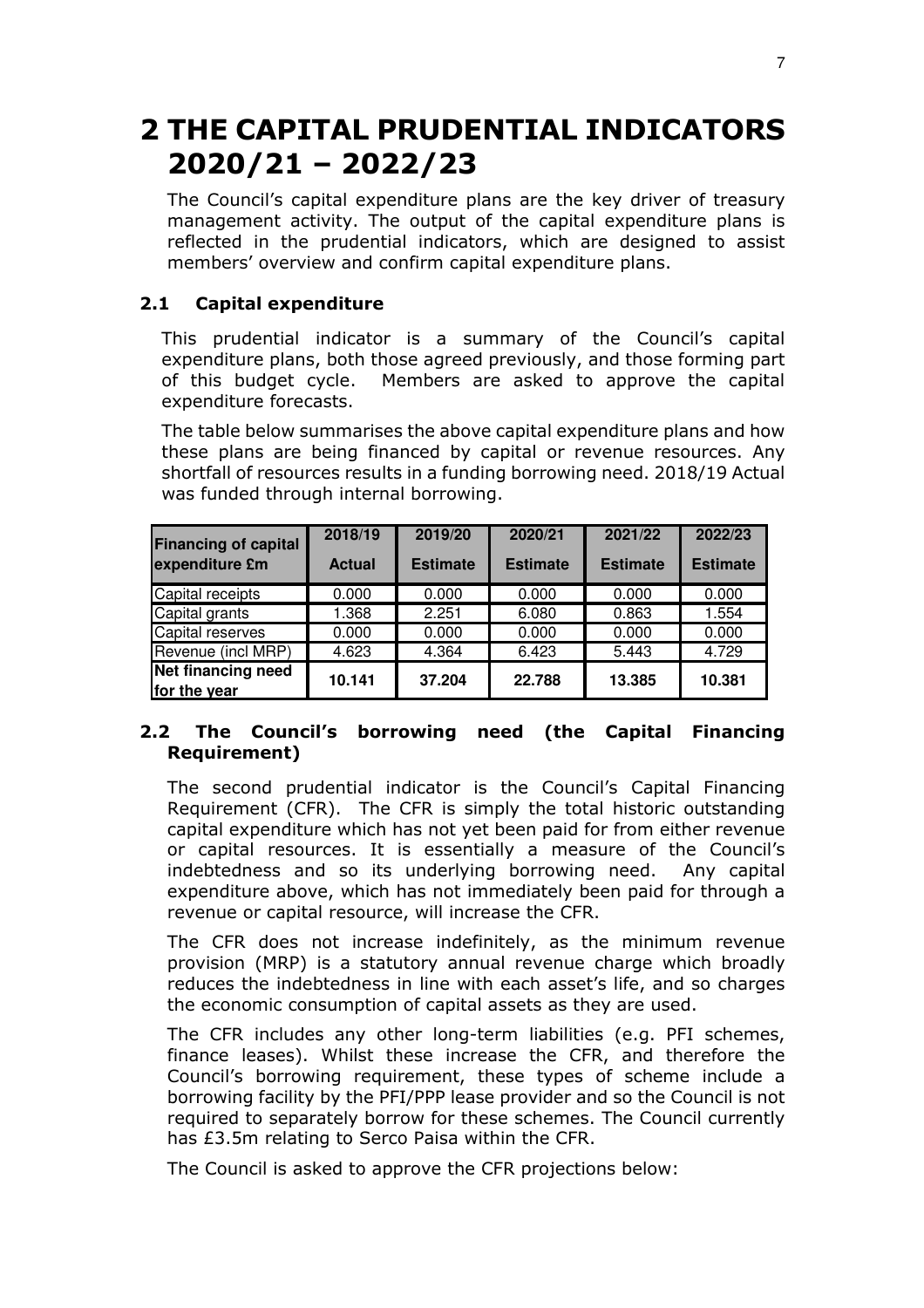| £m                                   | 2018/19<br><b>Actual</b> | 2019/20<br><b>Estimate</b> | 2020/21<br><b>Estimate</b> | 2021/22<br><b>Estimate</b> | 2022/23<br><b>Estimate</b> |
|--------------------------------------|--------------------------|----------------------------|----------------------------|----------------------------|----------------------------|
| <b>Capital Financing Requirement</b> |                          |                            |                            |                            |                            |
| <b>ITotal CFR</b>                    | 12.097                   | 48.780                     | 71.038                     | 83.906                     | 93.750                     |
| <b>Movement in CFR</b>               | 8.87                     | 36.68                      | 22.26                      | 12.87                      | 9.84                       |

| Movement in CFR represented by |       |          |          |          |          |  |  |  |  |
|--------------------------------|-------|----------|----------|----------|----------|--|--|--|--|
| <b>Net financing need</b>      | 8.870 | 37.167   |          |          |          |  |  |  |  |
| for the year                   |       |          | 24.209   | 15.710   | 13.200   |  |  |  |  |
| Less MRP/VRP and               |       |          |          |          |          |  |  |  |  |
| other financing                | 0.000 | $-0.484$ | $-1.951$ | $-2.842$ | $-3.356$ |  |  |  |  |
| <b>Imovements</b>              |       |          |          |          |          |  |  |  |  |
| <b>Movement in CFR</b>         | 8.870 | 36.683   | 22.258   | 12.868   | 9.844    |  |  |  |  |

A key aspect of the regulatory and professional guidance is that elected members are aware of the size and scope of any commercial activity in relation to the authority's overall financial position. The capital expenditure figures shown in 2.1 and the details above demonstrate the scope of this activity and, by approving these figures, consider the scale proportionate to the Authority's remaining activity.

#### 2.3 Minimum revenue provision (MRP) policy statement

The Council is required to pay off an element of the accumulated General Fund capital spend each year (the CFR) through a revenue charge (the minimum revenue provision - MRP), although it is also allowed to undertake additional voluntary payments if required (voluntary revenue provision - VRP).

MHCLG regulations have been issued which require the full Council to approve an MRP Statement in advance of each year. A variety of options are provided to councils, so long as there is a prudent provision. The Council is recommended to approve the following MRP Statement.

No borrowing was undertaken for capital expenditure incurred before 1 April 2008 or which in the future will be Supported Capital Expenditure.

From 1 April 2008 for all unsupported borrowing (including PFI and finance leases) the MRP policy will be:

Asset life method - MRP will be based on the estimated life of the assets, in accordance with the regulations (this option must be applied for any expenditure capitalised under a Capitalisation Direction)

These options provide for a reduction in the borrowing need over approximately the asset's life.

Repayments included in annual PFI or finance leases are applied as MRP.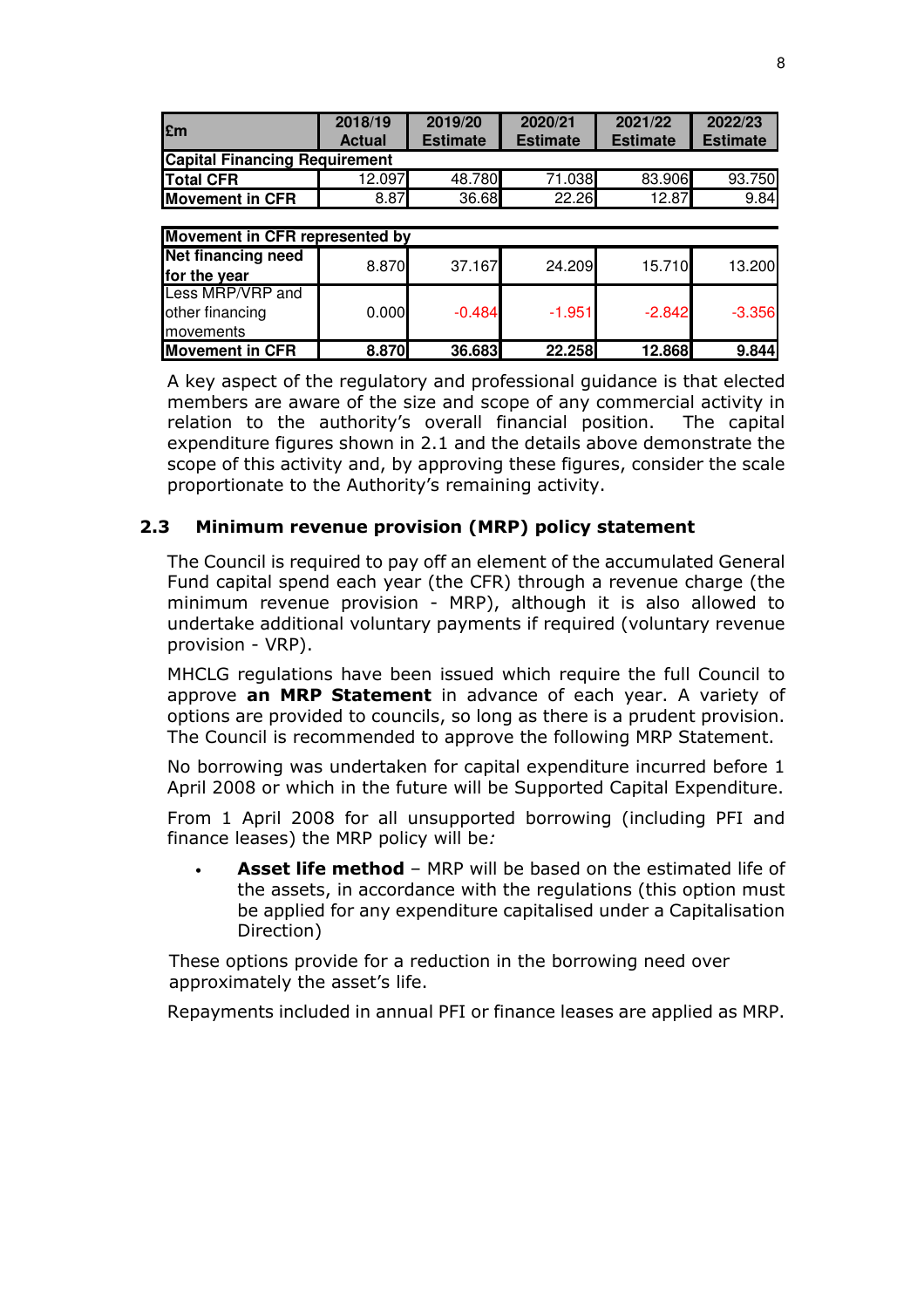## 3 BORROWING

The capital expenditure plans set out in Section 2 provide details of the service activity of the Council. The treasury management function ensures that the Council's cash is organised in accordance with the relevant professional codes, so that sufficient cash is available to meet this service activity and the Council's capital strategy. This will involve both the organisation of the cash flow and, where capital plans require, the organisation of appropriate borrowing facilities. The strategy covers the relevant treasury / prudential indicators, the current and projected debt positions and the annual investment strategy.

#### 3.1 Current portfolio position

The overall treasury management portfolio as at 31st December 2019 is shown below.

| Date       | <b>Ref</b> | Lender                                                                          | <b>Amount £m Rate % Start</b> |      | <b>IEnd</b>           |
|------------|------------|---------------------------------------------------------------------------------|-------------------------------|------|-----------------------|
| 22/11/2019 | 62         | Somerset<br>$\overline{\phantom{a}}$ District 3.000<br>North<br>Council Council |                               | 0.8  | 22/11/2019 30/04/2020 |
| 22/11/2019 | 63         | Yorkshire<br>North<br>$\approx$ County 4.000<br>Council                         |                               | 0.97 | 22/11/2019 20/11/2020 |
|            |            | <b>TOTAL</b>                                                                    | 7.000                         |      |                       |

The Council's forward projections for borrowing are summarised below. The table shows the actual external debt, against the underlying capital borrowing need, (the Capital Financing Requirement - CFR), highlighting any over or under borrowing.

|                                       | 2018/19       | 2019/20         | 2020/21         | 2021/22         | 2022/23         |
|---------------------------------------|---------------|-----------------|-----------------|-----------------|-----------------|
| £m                                    | <b>Actual</b> | <b>Estimate</b> | <b>Estimate</b> | <b>Estimate</b> | <b>Estimate</b> |
| <b>IExternal Debt</b>                 |               |                 |                 |                 |                 |
| Debt at 1 April                       | 0.000         | 0.000           | 7.000           | 43.940          | 19.870          |
| in<br>Expected change<br>Debt         | 0.000         | 28.678          | 43.940          | 19.870          | 53.780          |
| Other long-term<br>liabilities (OLTL) | 4.033         | 3.568           | 3.047           | 2.527           | 2.010           |
| Expected change in<br><b>OLTL</b>     | $-0.465$      | $-0.521$        | $-0.520$        | $-0.517$        | $-0.537$        |
| Actual gross debt at<br>31 March      | 3.568         | 31.725          | 53.467          | 65.820          | 75.123          |
| The Capital Financing<br>Requirement  | 12.097        | 48.780          | 71.038          | 83.906          | 93.750          |
| Under / (over)<br>borrowing           | 8.529         | 17.055          | 17.571          | 18.086          | 18.627          |

Within the range of prudential indicators there are a number of key indicators to ensure that the Council operates its activities within welldefined limits. One of these is that the Council needs to ensure that its gross debt does not, except in the short term, exceed the total of the CFR in the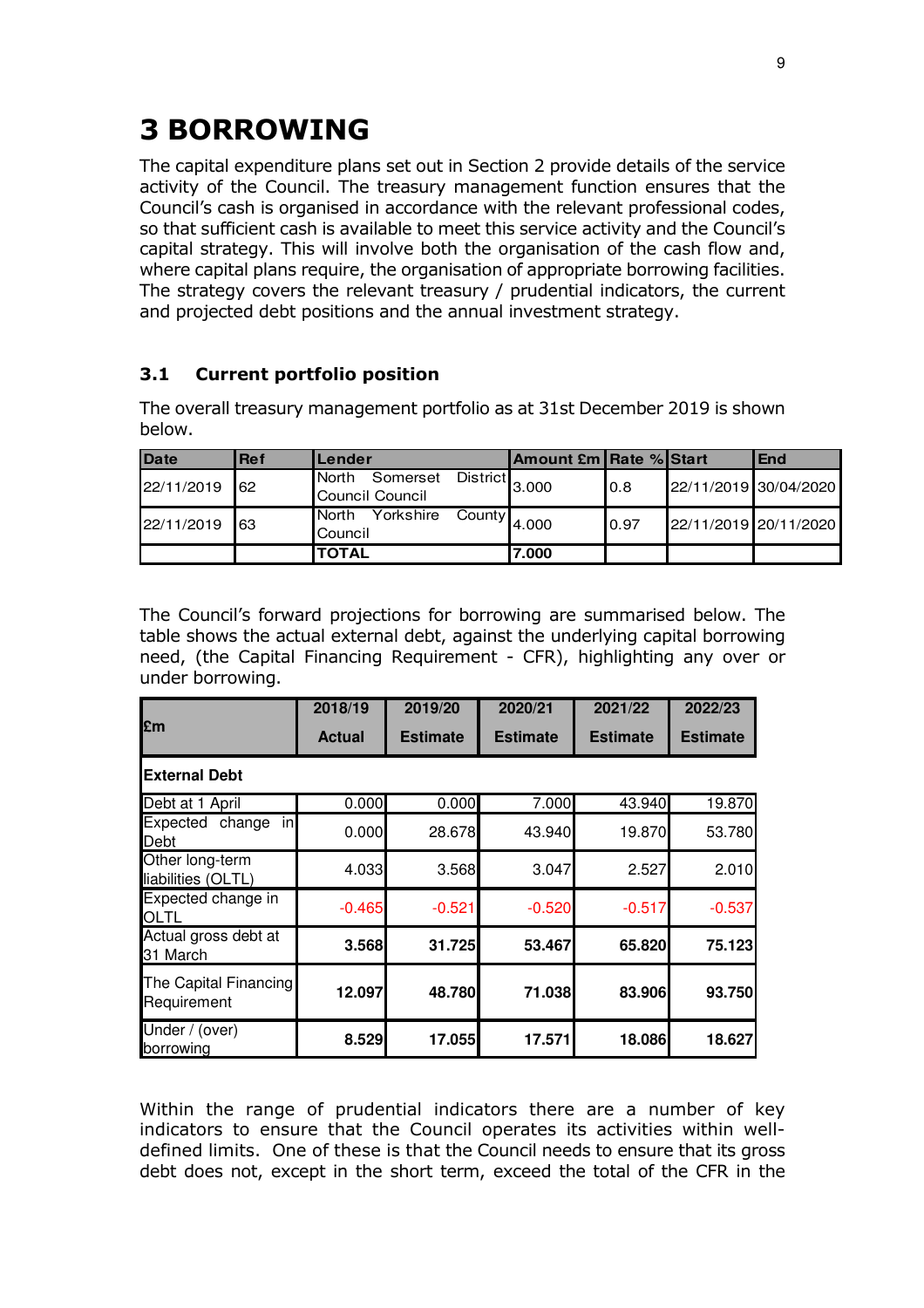preceding year plus the estimates of any additional CFR for 2020/21 and the following two financial years. This allows some flexibility for limited early borrowing for future years, but ensures that borrowing is not undertaken for revenue or speculative purposes.

The Director of Finance and Business Improvement reports that the Council complied with this prudential indicator in the current year and does not envisage difficulties for the future. This view takes into account current commitments, existing plans, and the proposals in this budget report.

#### 3.2 Treasury Indicators: limits to borrowing activity

The operational boundary. This is the limit beyond which external debt is not normally expected to exceed. In most cases, this would be a similar figure to the CFR, but may be lower or higher depending on the levels of actual debt and the ability to fund under-borrowing by other cash resources.

|                 | 2018/19 | 2019/20 | 2020/21 | 2021/22 | 2022/23 |
|-----------------|---------|---------|---------|---------|---------|
|                 | £m      | £m      | £m      | £m      | £m      |
| Borrowing       | 3.986   | 28.678  | 50.940  | 63.810  | 73.650  |
| Other Long Term |         |         |         |         |         |
| Liabilities     | 3.568   | 3.047   | 2.527   | 2.010   | 1.473   |
|                 |         |         |         |         |         |
| Total           | 7.554   | 31.725  | 53.467  | 65.820  | 75.123  |

The authorised limit for external debt. This is a key prudential indicator and represents a control on the maximum level of borrowing. This represents a legal limit beyond which external debt is prohibited, and this limit needs to be set or revised by the full Council. It reflects the level of external debt which, while not desired, could be afforded in the short term, but is not sustainable in the longer term.

- 1. This is the statutory limit determined under section 3 (1) of the Local Government Act 2003. The Government retains an option to control either the total of all councils' plans, or those of a specific council, although this power has not yet been exercised.
- 2. The Council is asked to approve the following authorised limit:

|                 | 2018/19 | 2019/20 | 2020/21 | 2021/22 | 2022/23 |
|-----------------|---------|---------|---------|---------|---------|
|                 | £m      | £m      | £m      | £m      | £m      |
| Borrowing       | 10.418  | 48.678  | 70.940  | 83.810  | 93.650  |
| Other Long Term |         |         |         |         |         |
| Liabilities     | 3.568   | 3.047   | 2.527   | 2.010   | 1.473   |
| Total           | 13.986  | 51.725  | 73.467  | 85.820  | 95.123  |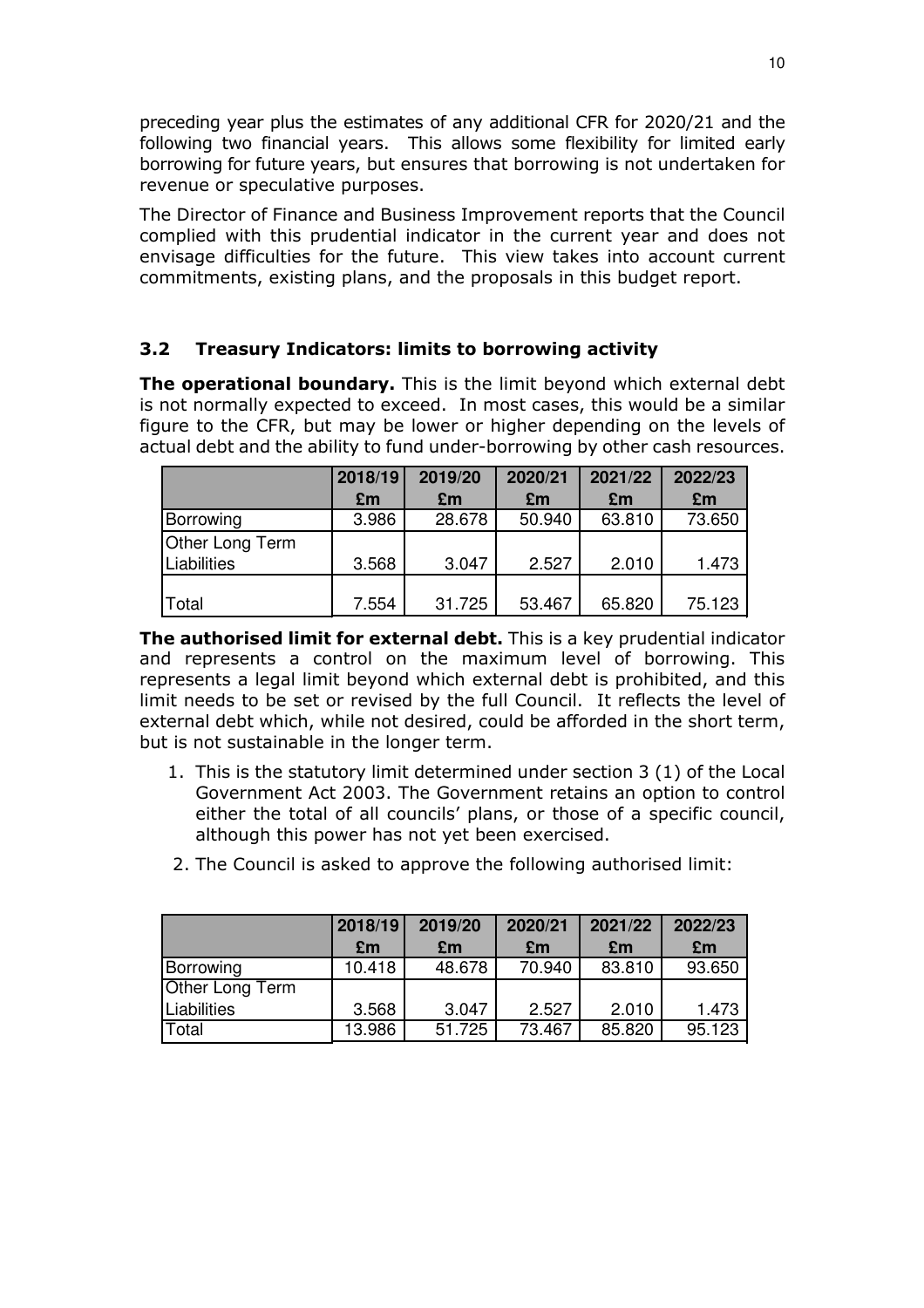#### 3.3 Prospects for interest rates

The Council has appointed Link Asset Services as its treasury advisor and part of their service is to assist the Council to formulate a view on interest rates. The following table gives their central view.

| <b>Link Asset Services Interest Rate View</b> |        |               |               |        |        |               |               |        |        |               |      |                             |      |      |
|-----------------------------------------------|--------|---------------|---------------|--------|--------|---------------|---------------|--------|--------|---------------|------|-----------------------------|------|------|
|                                               | Dec-19 | <b>Mar-20</b> | <b>Jun-20</b> | Sep-20 | Dec-20 | <b>Mar-21</b> | <b>Jun-21</b> | Sep-21 | Dec-21 | <b>Mar-22</b> |      | Jun-22 Sep-22 Dec-22 Mar-23 |      |      |
| <b>Bank Rate View</b>                         | 0.75   | 0.75          | 0.75          | 0.75   | 0.75   | 1.00          | 1.00          | 1.00   | 1.00   | 1.00          | 1.25 | 1.25                        | 1.25 | 1.25 |
| 3 Month LIBID                                 | 0.70   | 0.70          | 0.70          | 0.80   | 0.90   | 1.00          | 1.00          | 1.00   | 1.10   | 1.20          | 1.30 | 1.30                        | 1.30 | 1.30 |
| <b>6 Month LIBID</b>                          | 0.80   | 0.80          | 0.80          | 0.90   | 1.00   | 1.10          | 1.10          | 1.20   | 1.30   | 1.40          | 1.50 | 1.50                        | 1.50 | 1.50 |
| <b>12 Month LIBID</b>                         | 1.00   | 1.00          | 1.00          | 1.10   | 1.20   | 1.30          | 1.30          | 1.40   | 1.50   | 1.60          | 1.70 | 1.70                        | 1.70 | 1.70 |
| <b>5vr PWLB Rate</b>                          | 2.30   | 2.40          | 2.40          | 2.50   | 2.50   | 2.60          | 2.70          | 2.80   | 2.90   | 2.90          | 3.00 | 3.10                        | 3.20 | 3.20 |
| 10yr PWLB Rate                                | 2.60   | 2.70          | 2.70          | 2.70   | 2.80   | 2.90          | 3.00          | 3.10   | 3.20   | 3.20          | 3.30 | 3.30                        | 3.40 | 3.50 |
| 25yr PWLB Rate                                | 3.20   | 3.30          | 3.40          | 3.40   | 3.50   | 3.60          | 3.70          | 3.70   | 3.80   | 3.90          | 4.00 | 4.00                        | 4.10 | 4.10 |
| 50yr PWLB Rate                                | 3.10   | 3.20          | 3.30          | 3.30   | 3.40   | 3.50          | 3.60          | 3.60   | 3.70   | 3.80          | 3.90 | 3.90                        | 4.00 | 4.00 |

The above forecasts have been based on an assumption that there will be an agreed deal on Brexit, including agreement on the terms of trade between the UK and EU, in due course.

The Monetary Policy Committee (MPC) left Bank Rate unchanged at 0.75% in 2019 due to the ongoing uncertainty over Brexit and more recently, due to the general election. In its meeting on 7 November, the MPC became more dovish due to increased concerns over the outlook for the domestic economy if Brexit uncertainties were to become more entrenched, and for weak global economic growth: if those uncertainties were to materialise, then it is likely the MPC would cut Bank Rate. However, if they were both to dissipate, then rates would need to rise at a "gradual pace and to a limited extent". Brexit uncertainty has had a dampening effect on UK GDP growth in 2019, especially around mid-year. If there were an eventual Brexit with no agreement on the terms of trade between the UK and EU, then it is likely that there will be a cut or cuts in Bank Rate to help support economic growth.

Bond yields / PWLB rates. There has been much speculation recently that we are currently in a bond market bubble. However, given the context that there are heightened expectations that the US could be heading for a recession, and a general background of a downturn in world economic growth, together with inflation generally at low levels in most countries and expected to remain subdued, conditions are ripe for low bond yields. While inflation targeting by the major central banks has been successful over the last thirty years in lowering inflation expectations, the real equilibrium rate for central rates has fallen considerably due to the high level of borrowing by consumers: this means that central banks do not need to raise rates as much now to have a major impact on consumer spending, inflation, etc. This has pulled down the overall level of interest rates and bond yields in financial markets over the last thirty years. Over the last year, many bond yields for terms of up to ten years in the Eurozone turned negative. In addition, there has, at times, been an inversion of bond yields in the US whereby ten-year yields have fallen below shorter-term yields. In the past, this has been a precursor of a recession. The other side of this coin is that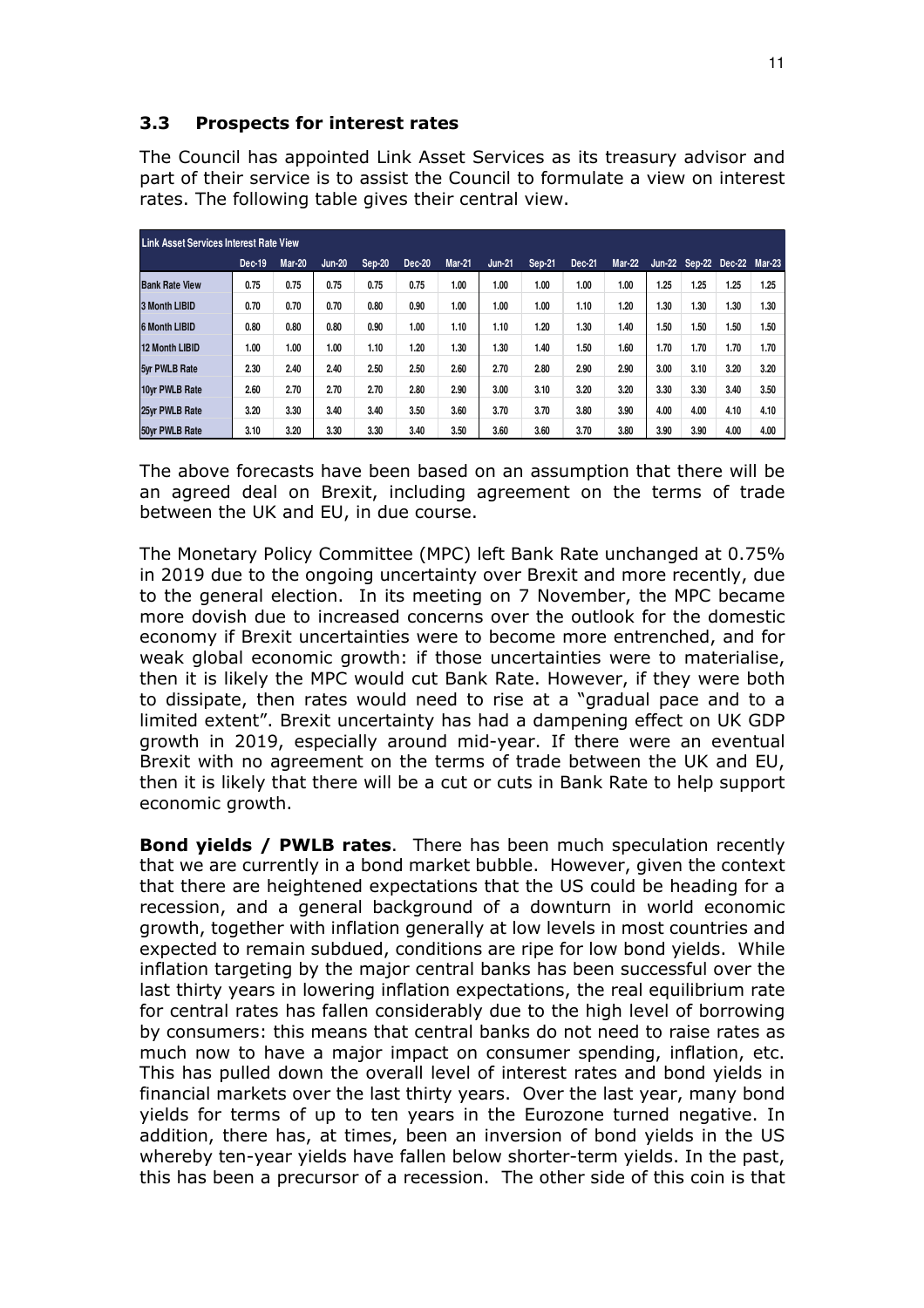bond prices are elevated, as investors would be expected to be moving out of riskier assets i.e. shares, in anticipation of a downturn in corporate earnings and so selling out of equities. However, stock markets are also currently at high levels as some investors have focused on chasing returns in the context of dismal ultra-low interest rates on cash deposits.

During the first half of 2019-20 to 30 September, gilt yields plunged and caused a near halving of longer term PWLB rates to completely unprecedented historic low levels. (See paragraph 3.7 for comments on the increase in the PWLB rates margin over gilt yields of 100bps introduced on 9.10.19.) There is though, an expectation that financial markets have gone too far in their fears about the degree of the downturn in US and world growth. If, as expected, the US only suffers a mild downturn in growth, bond markets in the US are likely to sell off and that would be expected to put upward pressure on bond yields, not only in the US, but also in the UK due to a correlation between US treasuries and UK gilts; at various times this correlation has been strong but at other times weak. However, forecasting the timing of this and how strong the correlation is likely to be is very difficult to forecast with any degree of confidence. Changes in UK Bank Rate will also impact on gilt yields.

One potential danger that may be lurking in investor minds is that Japan has become mired in a twenty-year bog of failing to get economic growth and inflation up off the floor, despite a combination of massive monetary and fiscal stimulus by both the central bank and government. Investors could be fretting that this condition might become contagious to other western economies.

Another danger is that unconventional monetary policy post 2008, (ultralow interest rates plus quantitative easing), may end up doing more harm than good through prolonged use. Low interest rates have encouraged a debt-fuelled boom that now makes it harder for central banks to raise interest rates. Negative interest rates could damage the profitability of commercial banks and so impair their ability to lend and / or push them into riskier lending. Banks could also end up holding large amounts of their government's bonds and so create a potential doom loop. (A doom loop would occur where the credit rating of the debt of a nation was downgraded which would cause bond prices to fall, causing losses on debt portfolios held by banks and insurers, so reducing their capital and forcing them to sell bonds – which, in turn, would cause further falls in their prices etc.). In addition, the financial viability of pension funds could be damaged by low yields on holdings of bonds.

The overall longer run future trend is for gilt yields, and consequently PWLB rates, to rise, albeit gently. From time to time, gilt yields, and therefore PWLB rates, can be subject to exceptional levels of volatility due to geopolitical, sovereign debt crisis, emerging market developments and sharp changes in investor sentiment. Such volatility could occur at any time during the forecast period.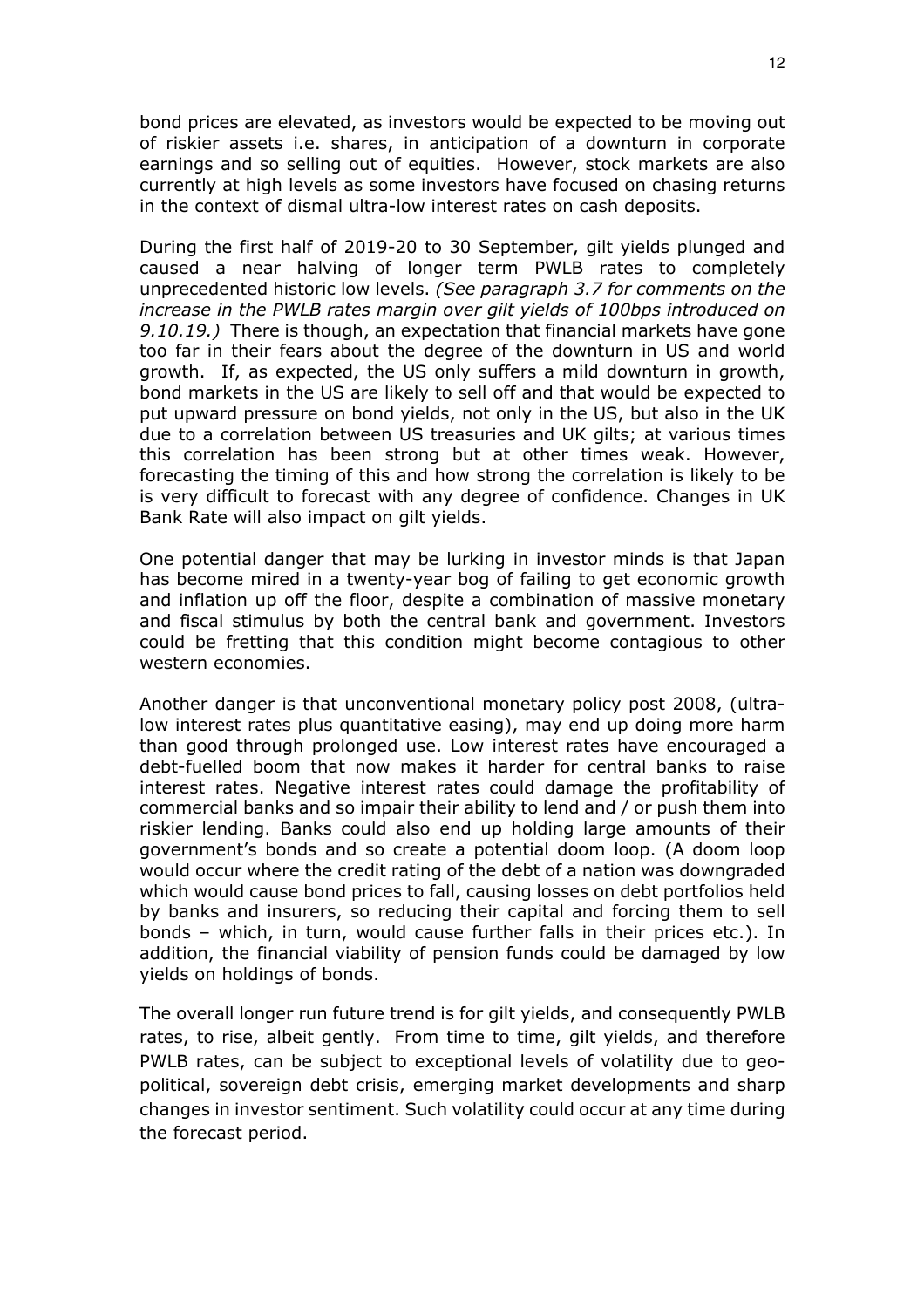In addition, PWLB rates are subject to ad hoc decisions by H.M. Treasury to change the margin over gilt yields charged in PWLB rates: such changes could be up or down. It is not clear that if gilt yields were to rise back up again by over 100bps within the next year or so, whether H M Treasury would remove the extra 100 bps margin implemented on 9.10.19.

Economic and interest rate forecasting remains difficult with so many influences weighing on UK gilt yields and PWLB rates. The above forecasts, (and MPC decisions), will be liable to further amendment depending on how economic data and developments in financial markets transpire over the next year. Geopolitical developments, especially in the EU, could also have a major impact. Forecasts for average investment earnings beyond the three-year time horizon will be heavily dependent on economic and political developments.

#### Investment and borrowing rates

- Investment returns are expected to remain low during 2020/21 with little increase in the following two years. However, if major progress was made with an agreed Brexit trade deal, then there is upside potential for earnings.
- Borrowing interest rates were on a major falling trend during the first half of 2019-20 but then jumped up by 100 bps on 9.10.19. The policy of avoiding new borrowing by running down spare cash balances has served local authorities well over the last few years. However, the unexpected increase of 100 bps in PWLB rates requires a major rethink of local authority treasury management strategy and risk management. Now that the gap between longer term borrowing rates and investment rates has materially widened, and in the long term Bank Rate is not expected to rise above 2.5%, it is unlikely that it will be beneficial for this authority to do any longer term borrowing for the next three years, or until such time as the extra 100 bps margin is removed.
- While this authority will not be able to avoid borrowing to finance new capital expenditure, to replace maturing debt and the rundown of reserves, there will be a cost of carry, (the difference between higher borrowing costs and lower investment returns), to any new short or medium-term borrowing that causes a temporary increase in cash balances as this position will, most likely, incur a revenue cost.

#### 3.4 Borrowing strategy

The Council is currently maintaining an under-borrowed position. This means that the capital borrowing need (the Capital Financing Requirement), has not been fully funded with loan debt as cash supporting the Council's reserves, balances and cash flow has been used as a temporary measure. This strategy is prudent as investment returns are low and counterparty risk is still an issue that needs to be considered.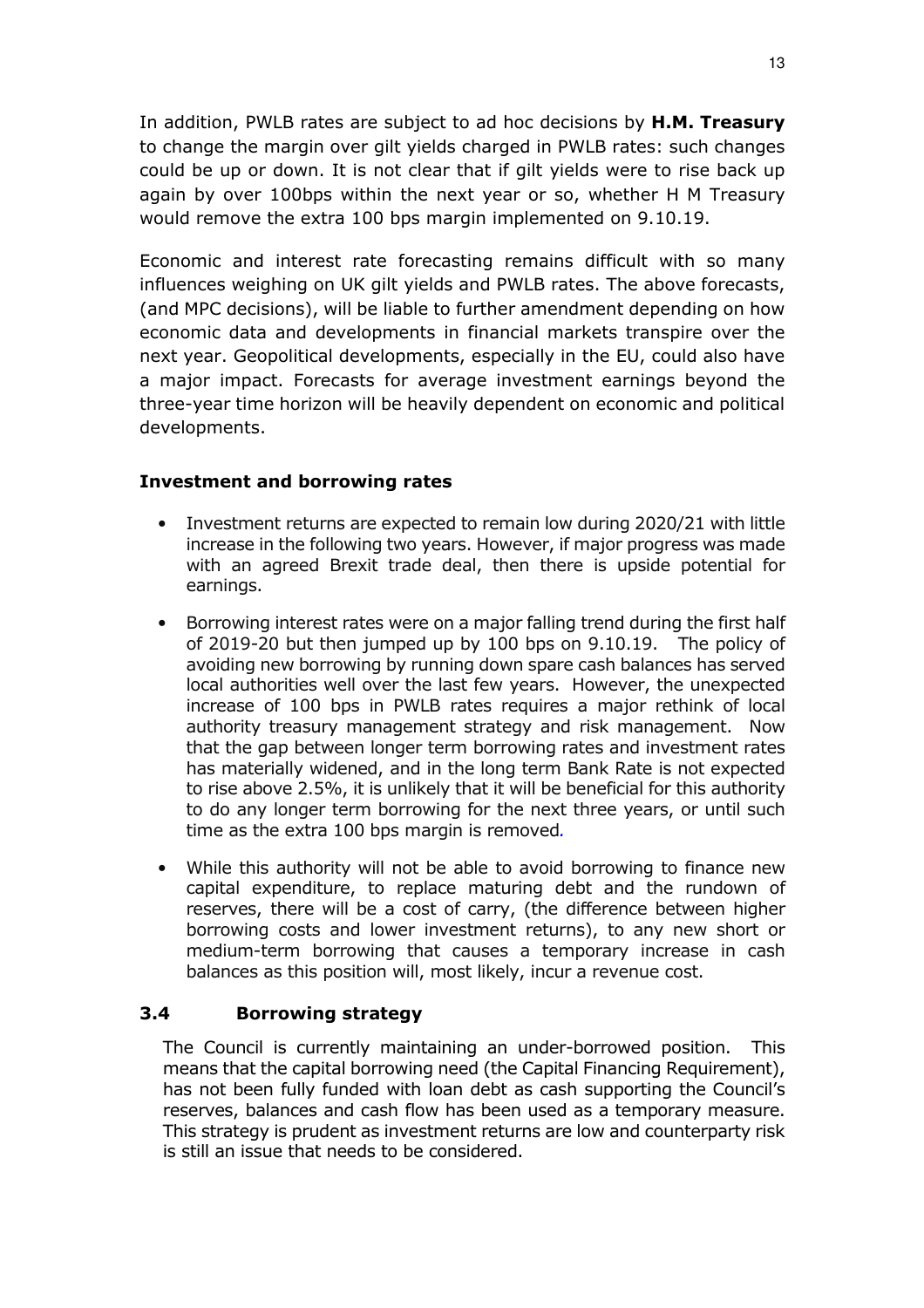Against this background and the risks within the economic forecast, caution will be adopted with the 2020/21 treasury operations. The Director of Finance and Business Improvement will monitor interest rates in financial markets and adopt a pragmatic approach to changing circumstances:

- if it was felt that there was a significant risk of a sharp FALL in borrowing rates, (e.g. due to a marked increase of risks around relapse into recession or of risks of deflation), then borrowing will be postponed.
- if it was felt that there was a significant risk of a much sharper RISE in borrowing rates than that currently forecast, perhaps arising from an acceleration in the rate of increase in central rates in the USA and UK, an increase in world economic activity, or a sudden increase in inflation risks, then the portfolio position will be re-appraised. Most likely, fixed rate funding will be drawn whilst interest rates are lower than they are projected to be in the next few years.

Any decisions will be reported to the Audit Governance and Standards Committee body at the next available opportunity.

#### 3.5 Policy on borrowing in advance of need

The Council will not borrow more than or in advance of its needs purely in order to profit from the investment of the extra sums borrowed. Any decision to borrow in advance will be within forward approved Capital Financing Requirement estimates and will be considered carefully to ensure that value for money can be demonstrated, and that the Council can ensure the security of such funds.

Risks associated with any borrowing in advance activity will be subject to prior appraisal and subsequent reporting through the mid-year or annual reporting mechanism.

#### 3.6 New financial institutions as a source of borrowing and / or types of borrowing

Following the decision by the PWLB on 9 October 2019 to increase their margin over gilt yields by 100 bps to 180 basis points on loans lent to local authorities, consideration will also need to be given to sourcing funding at cheaper rates from the following:

- Local authorities (primarily shorter dated maturities)
- Financial institutions (primarily insurance companies and pension funds but also some banks, out of spot or forward dates)
- Municipal Bonds Agency (no issuance at present but there is potential)

The degree which any of these options proves cheaper than PWLB Certainty Rate is still evolving at the time of writing but our advisors will keep us informed.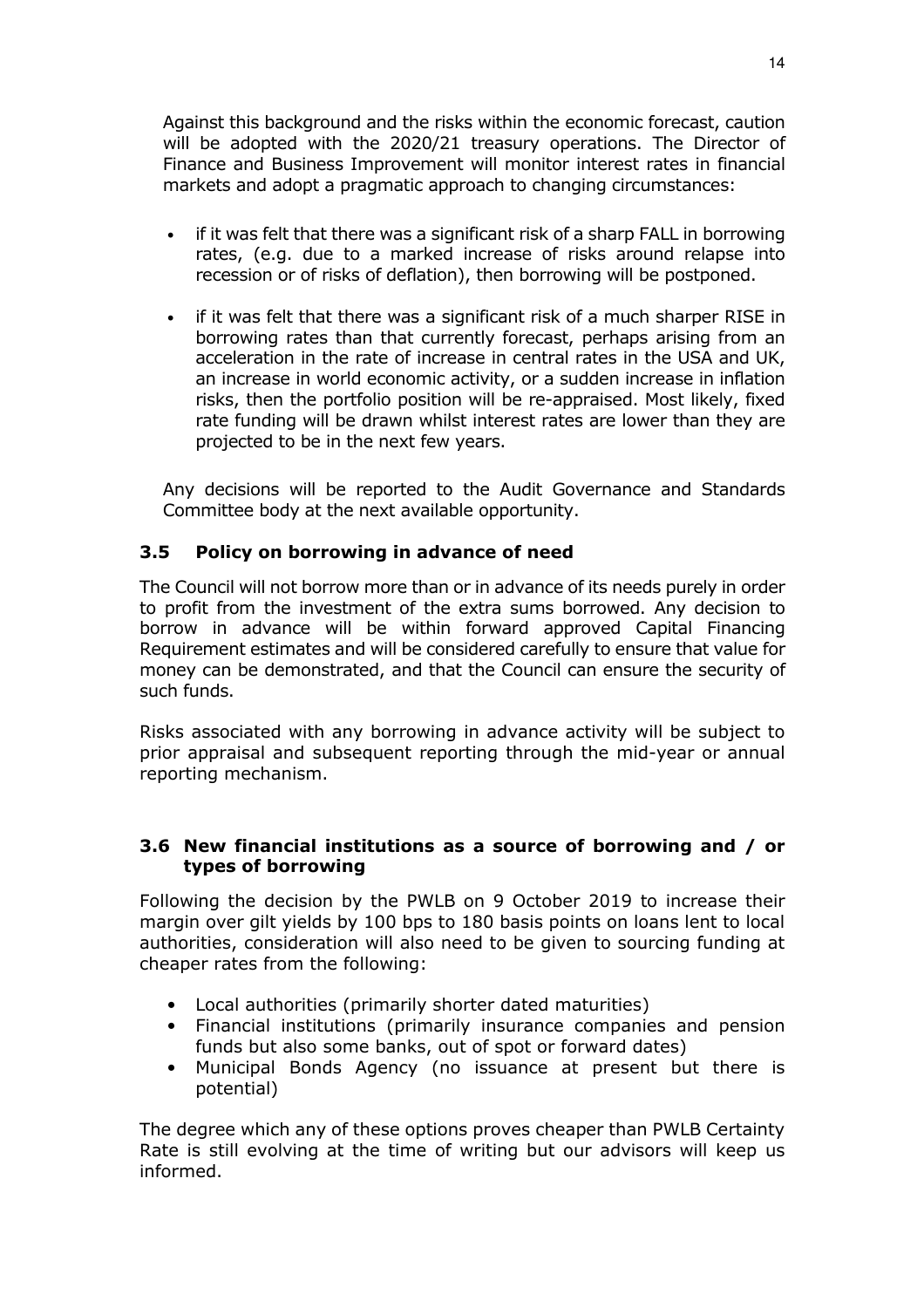| <b>On Balance Sheet</b>                        | <b>Fixed</b> | <b>Variable</b> |
|------------------------------------------------|--------------|-----------------|
| <b>PWLB</b>                                    |              |                 |
| Municipal bond agency                          |              |                 |
| Local authorities                              |              |                 |
| <b>Banks</b>                                   |              |                 |
| Pension funds                                  |              |                 |
| Insurance companies                            |              |                 |
| Market (long-term)                             |              |                 |
| Market (temporary)                             |              |                 |
| Market (LOBOs)                                 |              |                 |
| <b>Stock issues</b>                            |              |                 |
| Local temporary                                |              |                 |
| Local Bonds                                    |              |                 |
| Local authority bills                          |              |                 |
| Overdraft                                      |              |                 |
| Negotiable Bonds                               |              |                 |
| Internal (capital receipts & revenue balances) |              |                 |
| <b>Commercial Paper</b>                        |              |                 |
| <b>Medium Term Notes</b>                       |              |                 |
| Finance leases                                 |              |                 |

### 3.7 Approved Sources of Long and Short term Borrowing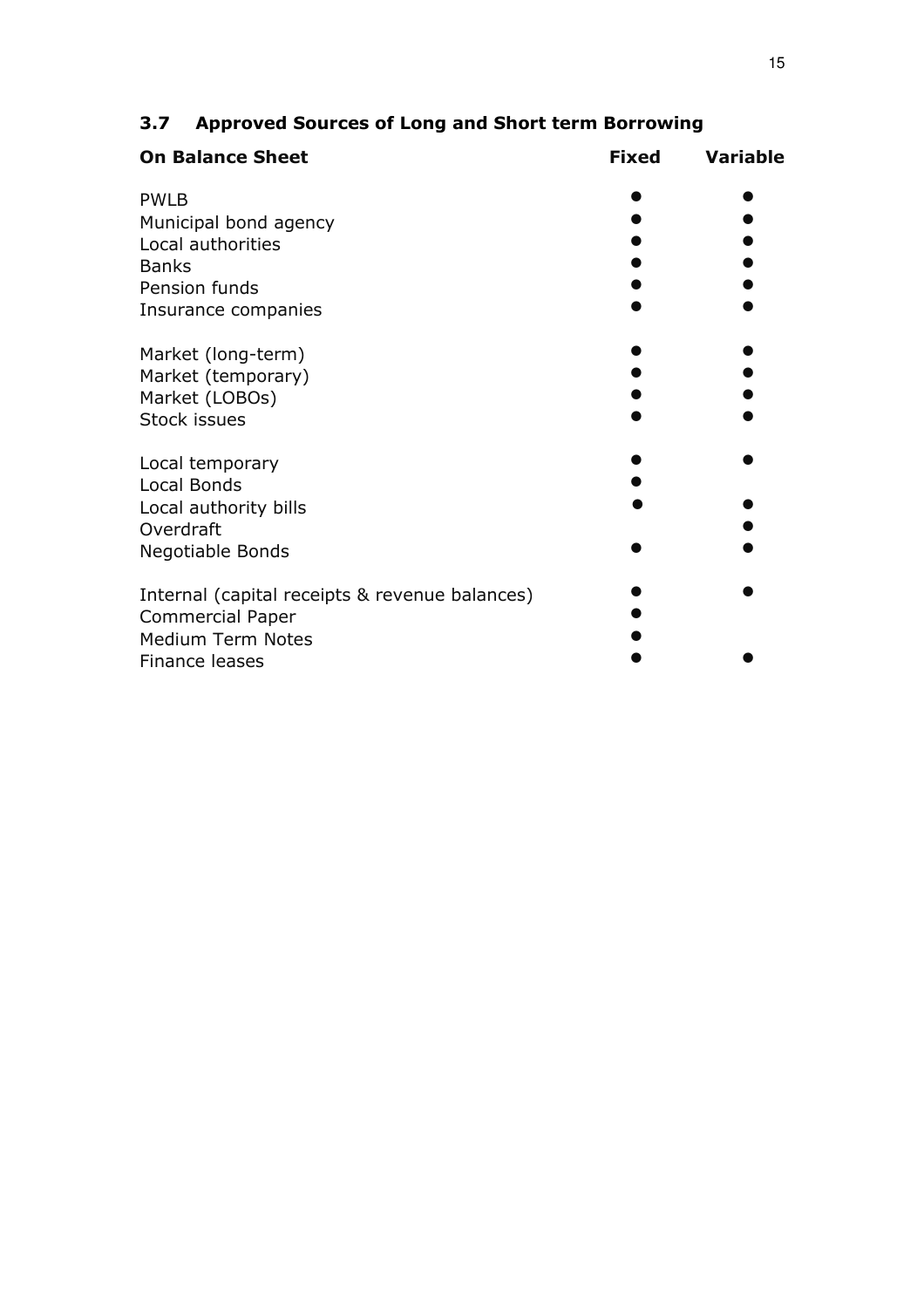## 4 ANNUAL INVESTMENT STRATEGY

#### 4.1 Investment policy – management of risk

The MHCLG and CIPFA have extended the meaning of 'investments' to include both financial and non-financial investments. This report deals solely with financial investments, (as managed by the treasury management team). Nonfinancial investments, essentially the purchase of income yielding assets, are covered in the Capital Strategy, (a separate report).

The Council's investment policy has regard to the following: -

- MHCLG's Guidance on Local Government Investments ("the Guidance")
- CIPFA Treasury Management in Public Services Code of Practice and Cross Sectoral Guidance Notes 2017 ("the Code")
- CIPFA Treasury Management Guidance Notes 2018

The Council's investment priorities will be security first, portfolio liquidity second and then yield (i.e. return).

The above guidance from the MHCLG and CIPFA place a high priority on the management of risk. This authority has adopted a prudent approach to managing risk and defines its risk appetite by the following means: -

- 1. Minimum acceptable credit criteria are applied in order to generate a list of highly creditworthy counterparties. This also enables diversification and thus avoidance of concentration risk. The key ratings used to monitor counterparties are the short term and long-term ratings.
- 2. Other information: ratings will not be the sole determinant of the quality of an institution; it is important to continually assess and monitor the financial sector on both a micro and macro basis and in relation to the economic and political environments in which institutions operate. The assessment will also take account of information that reflects the opinion of the markets. To achieve this consideration the Council will engage with its advisors to maintain a monitor on market pricing such as "credit default swaps" and overlay that information on top of the credit ratings.
- 3. Other information sources used will include the financial press, share price and other such information pertaining to the financial sector in order to establish the most robust scrutiny process on the suitability of potential investment counterparties.
- 4. This authority has defined the list of types of investment **instruments** that the treasury management team are authorised to use. The two categories of 'specified' and 'non-specified' investments.
	- Specified investments are those with a high level of credit quality and subject to a maturity limit of one year.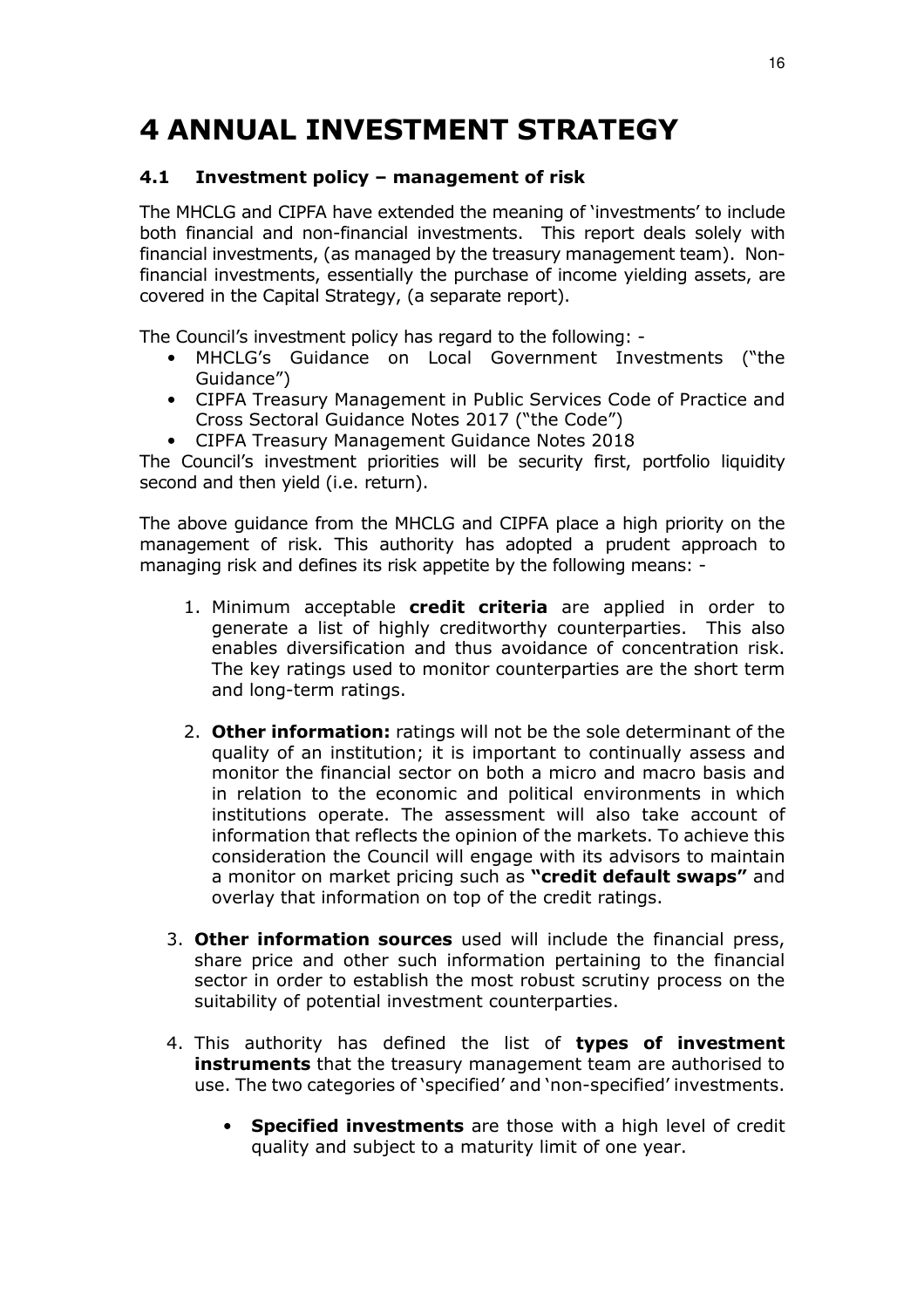- Non-specified investments are those with less high credit quality, may be for periods in excess of one year, and/or are more complex instruments which require greater consideration by members and officers before being authorised for use. Once an investment is classed as non-specified, it remains nonspecified all the way through to maturity i.e. an 18 month deposit would still be non-specified even if it has only 11 months left until maturity.
- 5. Non-specified investments limit. The Council has determined that it will limit the maximum total exposure to non-specified investments as being 10% of the total investment portfolio, however this could be breached periodically in times of low investment balances.
- 6. Lending limits, (amounts and maturity), for each counterparty will be set through applying the matrix table in paragraph 4.2.
- 7. Transaction limits are set for each type of investment in 4.2.
- 8. This authority will set a limit for the amount of its investments which are invested for **longer than 365 days** (see paragraph 4.4).
- 9. Investments will only be placed with counterparties from countries with a specified minimum **sovereign rating** (see paragraph  $4.3$ ).
- 10. This authority has engaged external consultants (see paragraph 1.5), to provide expert advice on how to optimise an appropriate balance of security, liquidity and yield, given the risk appetite of this authority in the context of the expected level of cash balances and need for liquidity throughout the year.
- 11. All investments will be denominated in sterling.
- 12. As a result of the change in accounting standards for 2019/20 under IFRS 9, this authority will consider the implications of investment instruments which could result in an adverse movement in the value of the amount invested and resultant charges at the end of the year to the General Fund. The Council does not have any of these investments at this time.

This authority will also pursue value for money in treasury management and will monitor the yield from investment income against appropriate benchmarks for investment performance, (see paragraph 4.5). Regular monitoring of investment performance will be carried out during the year.

#### Changes in risk management policy from last year.

The above criteria are unchanged from last year.

#### 4.2 Creditworthiness policy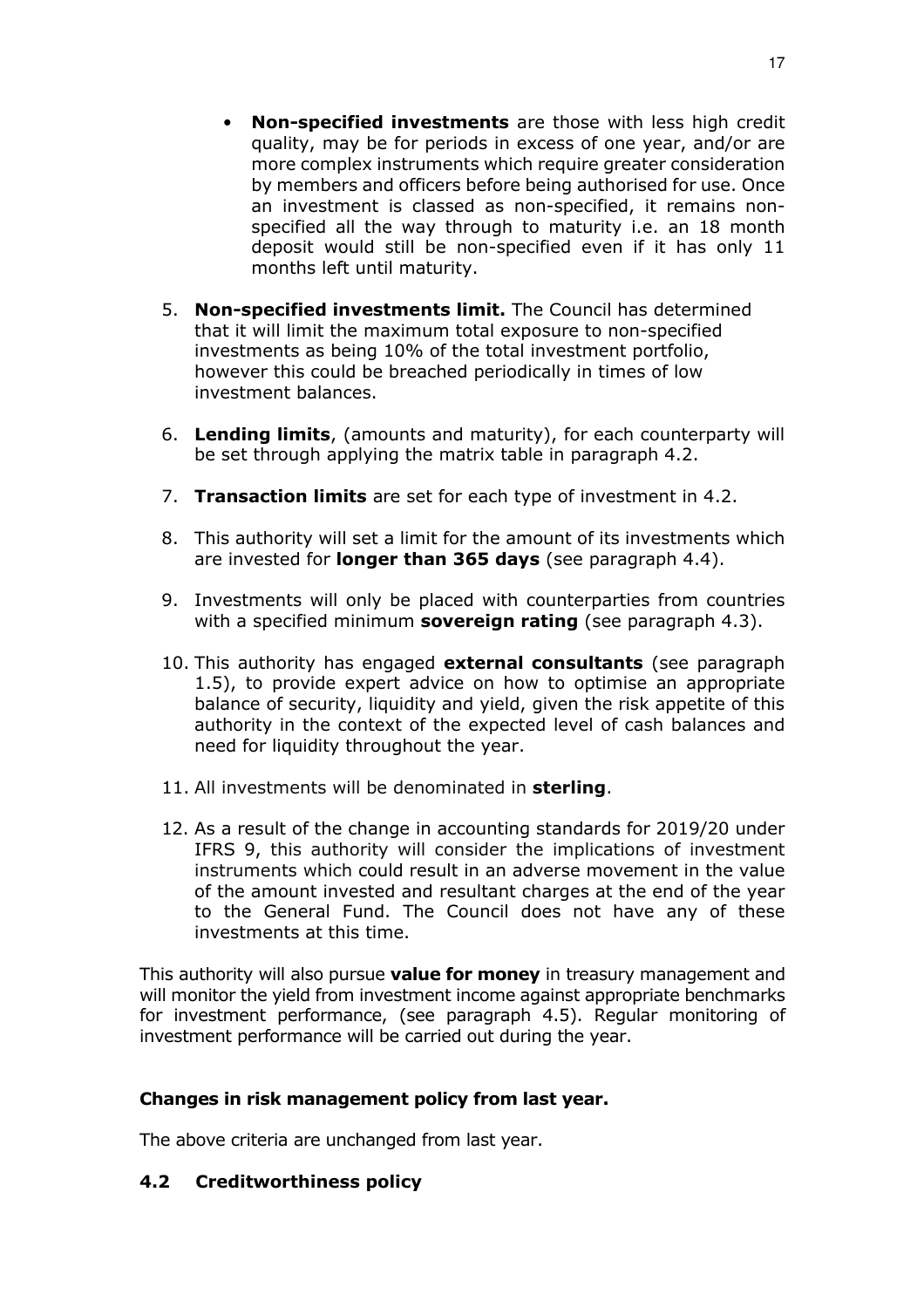This Council applies the creditworthiness service provided by Link Asset Services. This service employs a sophisticated modelling approach utilising credit ratings from the three main credit rating agencies - Fitch, Moody's and Standard & Poor's. The credit ratings of counterparties are supplemented with the following overlays:

- "watches" and "outlooks" from credit rating agencies;
- CDS spreads that may give early warning of likely changes in credit ratings;
- sovereign ratings to select counterparties from only the most creditworthy countries.

This modelling approach combines credit ratings, and any assigned Watches and Outlooks in a weighted scoring system which is then combined with an overlay of CDS spreads. The end product of this is a series of colour coded bands which indicate the relative creditworthiness of counterparties. These colour codes are used by the Council to determine the suggested duration for investments. The Council will, therefore, use counterparties within the following durational bands:

- Yellow  $5$  vears  $*$
- Dark pink 5 years for Ultra-Short Dated Bond Funds with a credit score of 1.25
- Light pink 5 years for Ultra-Short Dated Bond Funds with a credit score of 1.5
- Purple 2 years
- Blue 1 year (only applies to nationalised or semi nationalised UK Banks)
- Orange 1 year
- Red 6 months
- Green 100 days
- No colour not to be used

The Link Asset Services' creditworthiness service uses a wider array of information other than just primary ratings. Furthermore, by using a risk weighted scoring system, it does not give undue preponderance to just one agency's ratings.

Typically, the minimum credit ratings criteria the Council use will be a short term rating (Fitch or equivalents) of F1 and a long term rating of A-. There may be occasions when the counterparty ratings from one rating agency are marginally lower than these ratings but may still be used. In these instances, consideration will be given to the whole range of ratings available, or other topical market information, to support their use.

All credit ratings will be monitored daily. The Council is alerted to changes to ratings of all three agencies through its use of the Link Asset Services' creditworthiness service.

if a downgrade results in the counterparty  $/$  investment scheme no longer meeting the Council's minimum criteria, its further use as a new investment will be withdrawn immediately.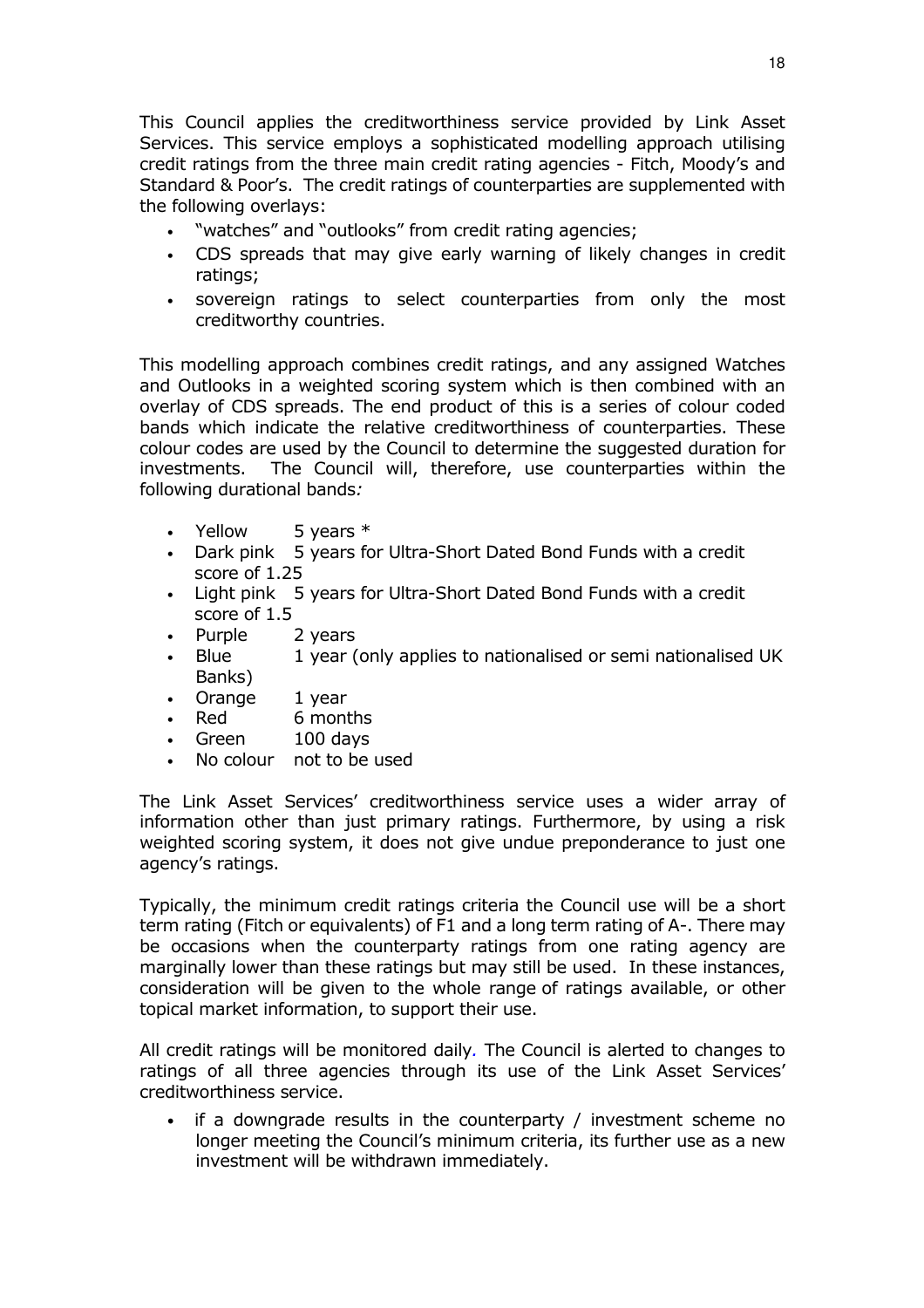• in addition to the use of credit ratings the Council will be advised of information in movements in Credit Default Swap spreads against the iTraxx European Financials benchmark and other market data on a daily basis via its Passport website, provided exclusively to it by Link Asset Services. Extreme market movements may result in downgrade of an institution or removal from the Council's lending list.

Sole reliance will not be placed on the use of this external service. In addition this Council will also use market data and market information, as well as information on any external support for banks to help support its decision making process.

|            | Di                    |            |            |           |           |                            | N/(       |
|------------|-----------------------|------------|------------|-----------|-----------|----------------------------|-----------|
|            | $\Omega$<br>l a facto | $\sim$     |            |           |           |                            |           |
| Up to 5yrs | Up to 5yrs            | Up to 5yrs | Up to 2yrs | Up to 1vr | Up to 1yr | Up to 6mths Up to 100 days | No Colour |

|                                     | <b>Colour (and</b>                       | <b>Money</b>      | <b>Transaction</b> | <b>Time</b>              |
|-------------------------------------|------------------------------------------|-------------------|--------------------|--------------------------|
|                                     | long term<br>rating where<br>applicable) | Limit             | limit              | Limit                    |
| <b>Banks</b> *                      | yellow                                   | £5m               | £5m                | 5yrs                     |
| <b>Banks</b>                        | purple                                   | £3m               | £3m                | 2 yrs                    |
| <b>Banks</b>                        | orange                                   | £3m               | £3m                | 1 yr                     |
| <b>Banks - part</b><br>nationalised | blue                                     | £3m               | £3m                | 1 <sub>yr</sub>          |
| <b>Banks</b>                        | red                                      | £3m               | £3m                | 6 mths                   |
| <b>Banks</b>                        | green                                    | £1m               |                    | 100<br>days              |
| <b>Banks</b>                        | <b>No colour</b>                         | Not to be<br>used | £0 <sub>m</sub>    |                          |
| Other institutions limit            |                                          | £1m               | £1m                | 5yrs                     |
| <b>DMADF</b>                        | <b>UK sovereign</b><br>rating            | unlimited         | £5m                | 6<br>months              |
| Local authorities                   | n/a                                      | £5m               | £5m                | 5yrs                     |
| <b>Housing associations</b>         | <b>Colour bands</b>                      | £5m               | £5m                | As per<br>colour<br>band |
|                                     |                                          |                   |                    |                          |
|                                     | Fund rating**                            | <b>Money</b>      |                    | <b>Time</b>              |
|                                     |                                          | Limit             |                    | Limit                    |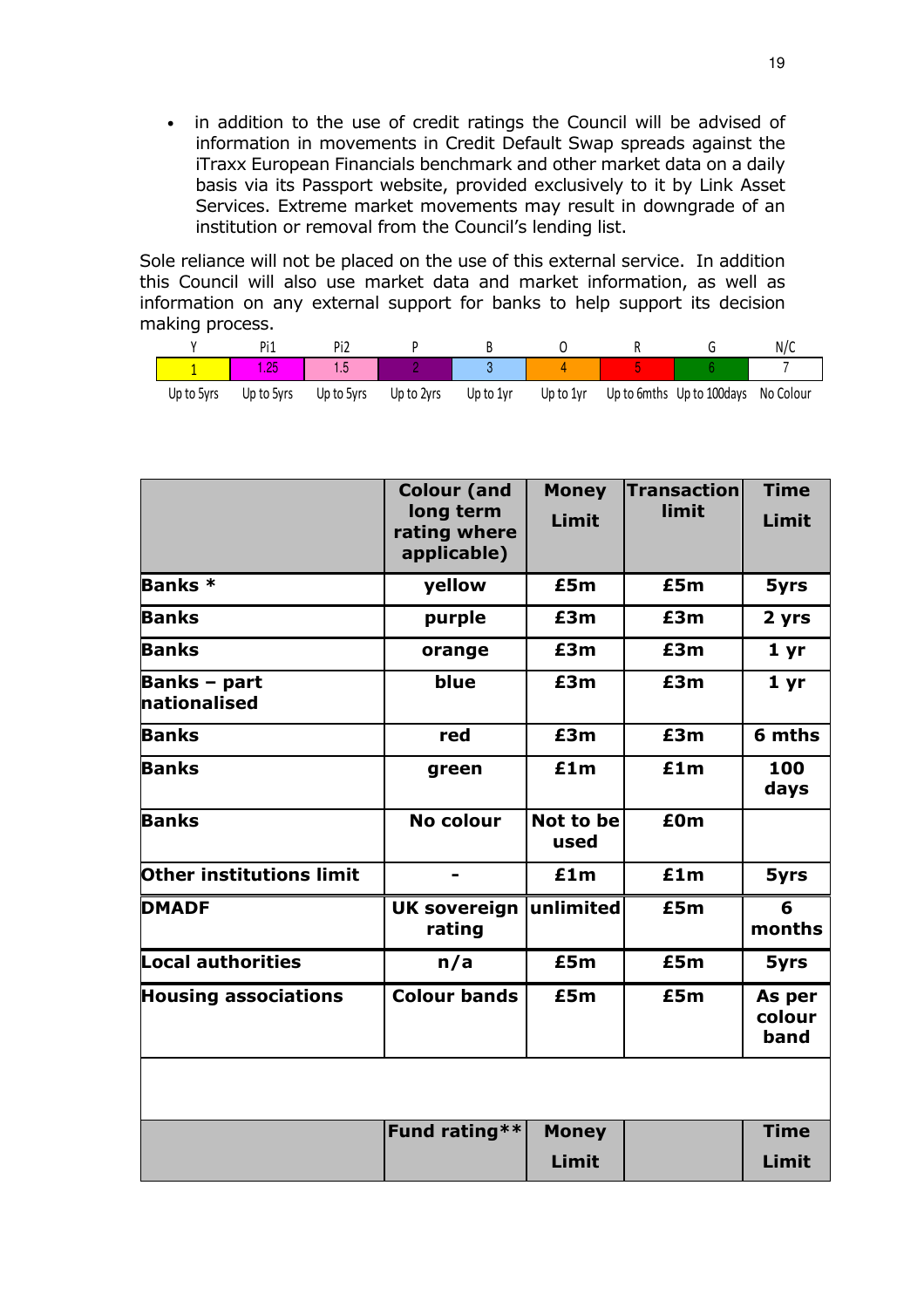| <b>Money Market Funds</b><br><b>CNAV</b>                              | <b>AAA</b>                 | £8m | £8m | liquid |
|-----------------------------------------------------------------------|----------------------------|-----|-----|--------|
| <b>Money Market Funds</b><br><b>LVNAV</b>                             | <b>AAA</b>                 | £8m | £8m | liquid |
| <b>Money Market Funds</b><br><b>VNAV</b>                              | <b>AAA</b>                 | £8m | £8m | liquid |
| Ultra-Short Dated Bond<br><b>Funds with a credit score</b><br>of 1.25 | Dark pink /<br><b>AAA</b>  | £8m | £8m | liquid |
| Ultra-Short Dated Bond<br><b>Funds with a credit score</b><br>of 1.50 | Light pink /<br><b>AAA</b> | £8m | £8m | liquid |

#### UK banks – ring fencing

The largest UK banks, (those with more than £25bn of retail / Small and Medium-sized Enterprise (SME) deposits), are required, by UK law, to separate core retail banking services from their investment and international banking activities by 1st January 2019. This is known as "ringfencing". Whilst smaller banks with less than £25bn in deposits are exempt, they can choose to opt up. Several banks are very close to the threshold already and so may come into scope in the future regardless.

Ring-fencing is a regulatory initiative created in response to the global financial crisis. It mandates the separation of retail and SME deposits from investment banking, in order to improve the resilience and resolvability of banks by changing their structure. In general, simpler activities offered from within a ring-fenced bank, (RFB), will be focused on lower risk, dayto-day core transactions, whilst more complex and "riskier" activities are required to be housed in a separate entity, a non-ring-fenced bank, (NRFB). This is intended to ensure that an entity's core activities are not adversely affected by the acts or omissions of other members of its group.

While the structure of the banks included within this process may have changed, the fundamentals of credit assessment have not. The Council will continue to assess the new-formed entities in the same way that it does others and those with sufficiently high ratings, (and any other metrics considered), will be considered for investment purposes.

#### 4.3 Country limits

Due care will be taken to consider the exposure of the Council's total investment portfolio to non-specified investments, countries, groups and sectors.

a) **Non-specified investment limit.** The Council has determined that it will limit the maximum total exposure to non-specified investments as being 10% of the total investment portfolio when investments balances are higher, however during periods when balances are run down (e.g. year end) the limit may be higher for a small period of time.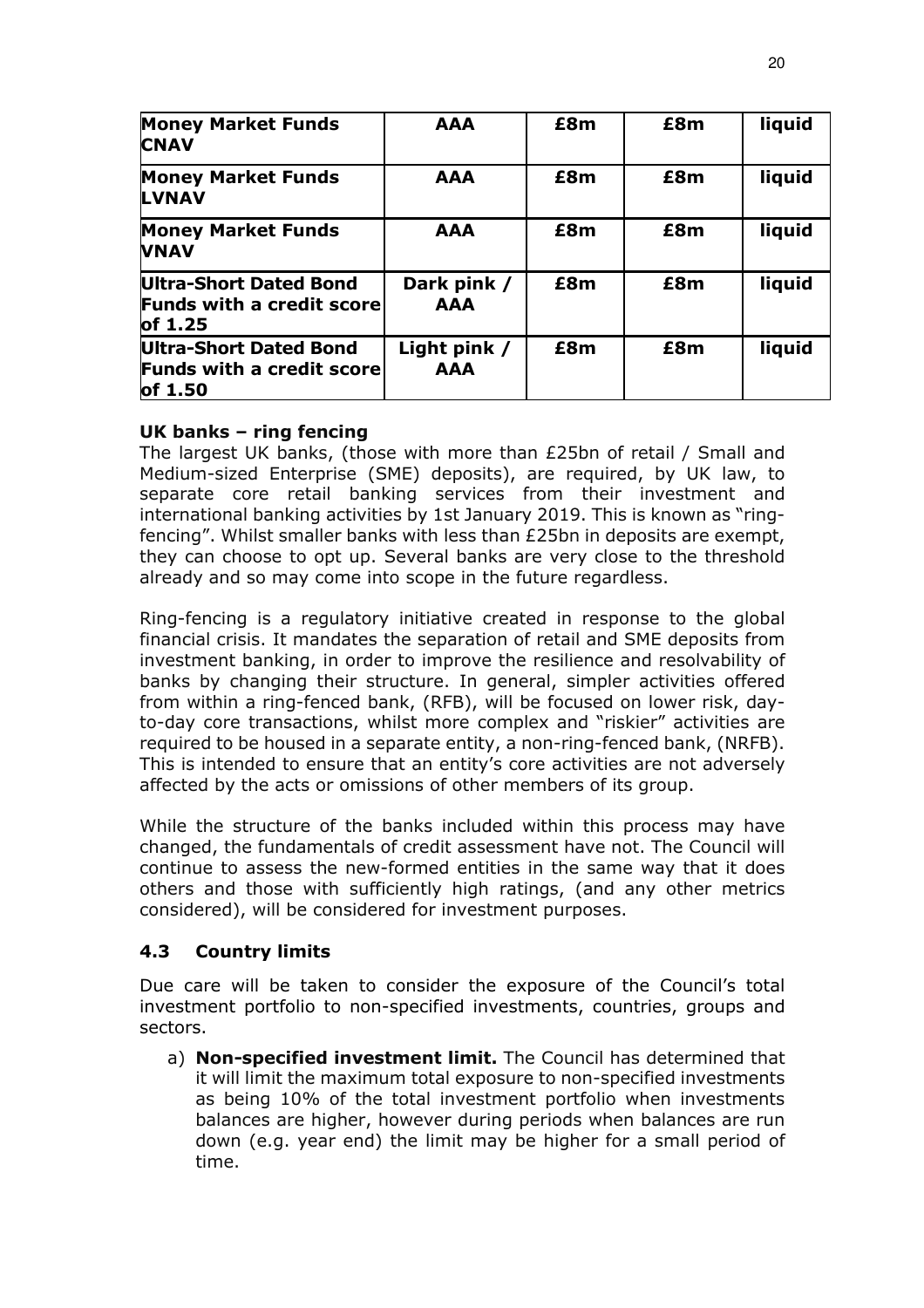- b) **Country limit.** The Council has determined that it will only use approved counterparties from the UK and from countries with a minimum sovereign credit rating of AA from Fitch. This list will be added to, or deducted from, by officers should ratings change in accordance with this policy.
- c) Other limits. In addition:
	- no more than 25% will be placed with any non-UK country at any time;
	- limits in place above will apply to a group of companies;
	- sector limits will be monitored regularly for appropriateness.

#### 4.4 Investment strategy

In-house funds. Investments will be made with reference to the core balance and cash flow requirements and the outlook for short-term interest rates (i.e. rates for investments up to 12 months). Greater returns are usually obtainable by investing for longer periods. While most cash balances are required in order to manage the ups and downs of cash flow, where cash sums can be identified that could be invested for longer periods, the value to be obtained from longer term investments will be carefully assessed.

- If it is thought that Bank Rate is likely to rise significantly within the time horizon being considered, then consideration will be given to keeping most investments as being short term or variable.
- Conversely, if it is thought that Bank Rate is likely to fall within that time period, consideration will be given to locking in higher rates currently obtainable, for longer periods.

#### Investment returns expectations.

On the assumption that the UK and EU agree a Brexit deal including the terms of trade by the end of 2020 or soon after, then Bank Rate is forecast to increase only slowly over the next few years to reach 1.00% by quarter 1 2023. Bank Rate forecasts for financial year ends (March) are:

- Q1 2021 0.75%
- $\cdot$  01 2022 1.00%
- Q1 2023 1.00%

The suggested budgeted investment earnings rates for returns on investments placed for periods up to about three months during each financial year are as follows:

| 2019/20 | 0.75% |
|---------|-------|
| 2020/21 | 0.75% |
| 2021/22 | 1.00% |
| 2022/23 | 1.25% |
| 2023/24 | 1.50% |
| 2024/25 | 1.75% |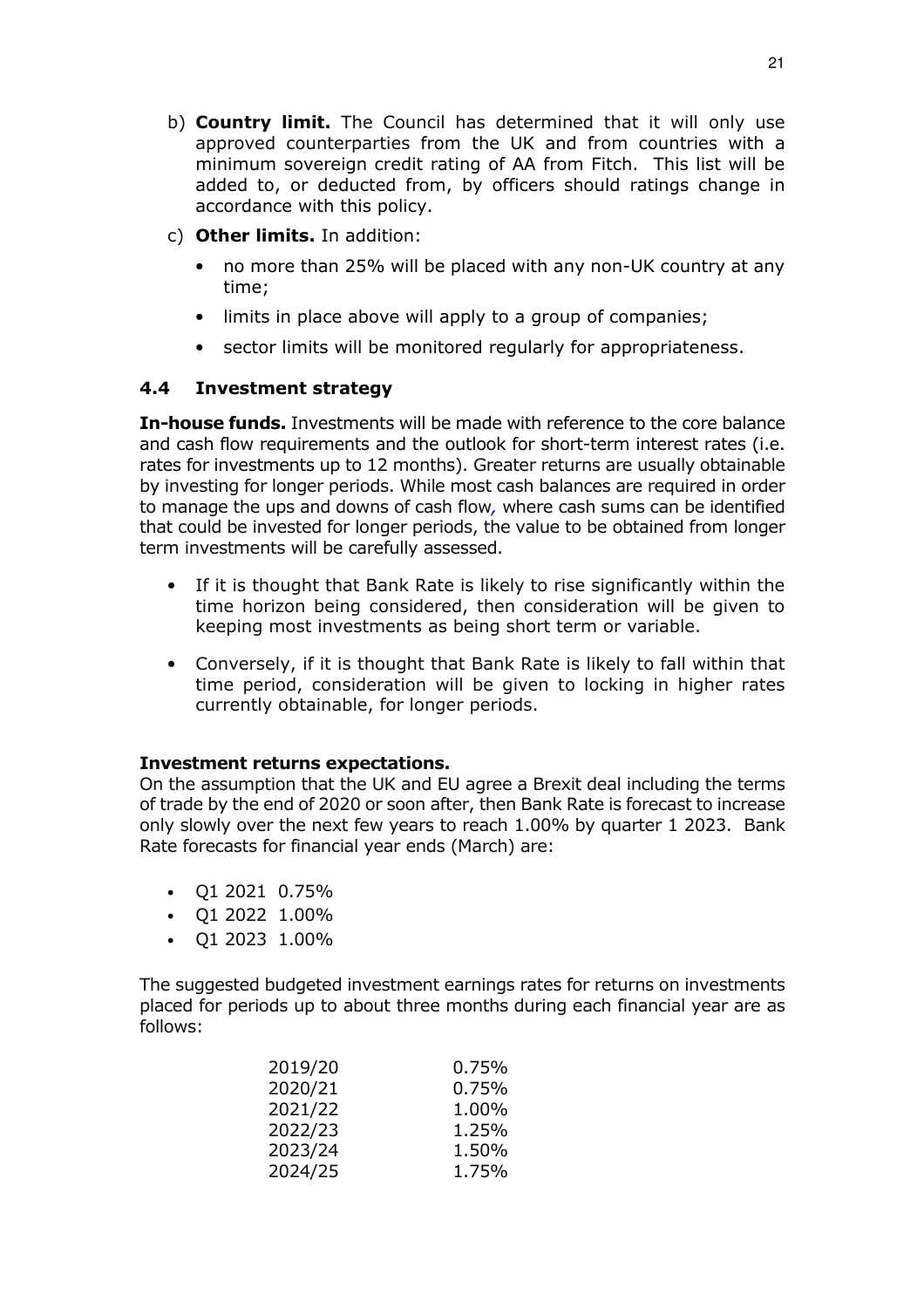Later years 2.25%

- The overall balance of risks to economic growth in the UK is probably to the downside due to the weight of all the uncertainties over Brexit, as well as a softening global economic picture.
- The balance of risks to increases in Bank Rate and shorter term PWLB rates are broadly similarly to the downside.
- In the event that a Brexit deal is agreed with the EU and approved by Parliament, the balance of risks to economic growth and to increases in Bank Rate is likely to change to the upside.

Investment treasury indicator and limit - total principal funds invested for greater than 365 days. These limits are set with regard to the Council's liquidity requirements and to reduce the need for early sale of an investment, and are based on the availability of funds after each year-end.

The Council is asked to approve the following treasury indicator and limit:

| Upper limit for principal sums invested for longer than 365 days |                               |    |    |
|------------------------------------------------------------------|-------------------------------|----|----|
|                                                                  | 2020/21<br>2021/22<br>2022/23 |    |    |
|                                                                  | £m                            | £m | £m |
| Investments in excess of<br>1 year maturing in each              |                               |    |    |
| vear                                                             |                               |    |    |

For its cash flow generated balances, the Council will seek to utilise its business reserve instant access and notice accounts, money market funds and shortdated deposits, (overnight to 100 days), in order to benefit from the compounding of interest.

#### 4.5 Investment performance / risk benchmarking

This Council will use an investment benchmark to assess the investment performance of its investment portfolio against a rate of 3 month LIBOR plus 10bps.

#### 4.6 End of year investment report

At the end of the financial year, the Council will report on its investment activity as part of its Annual Treasury Report.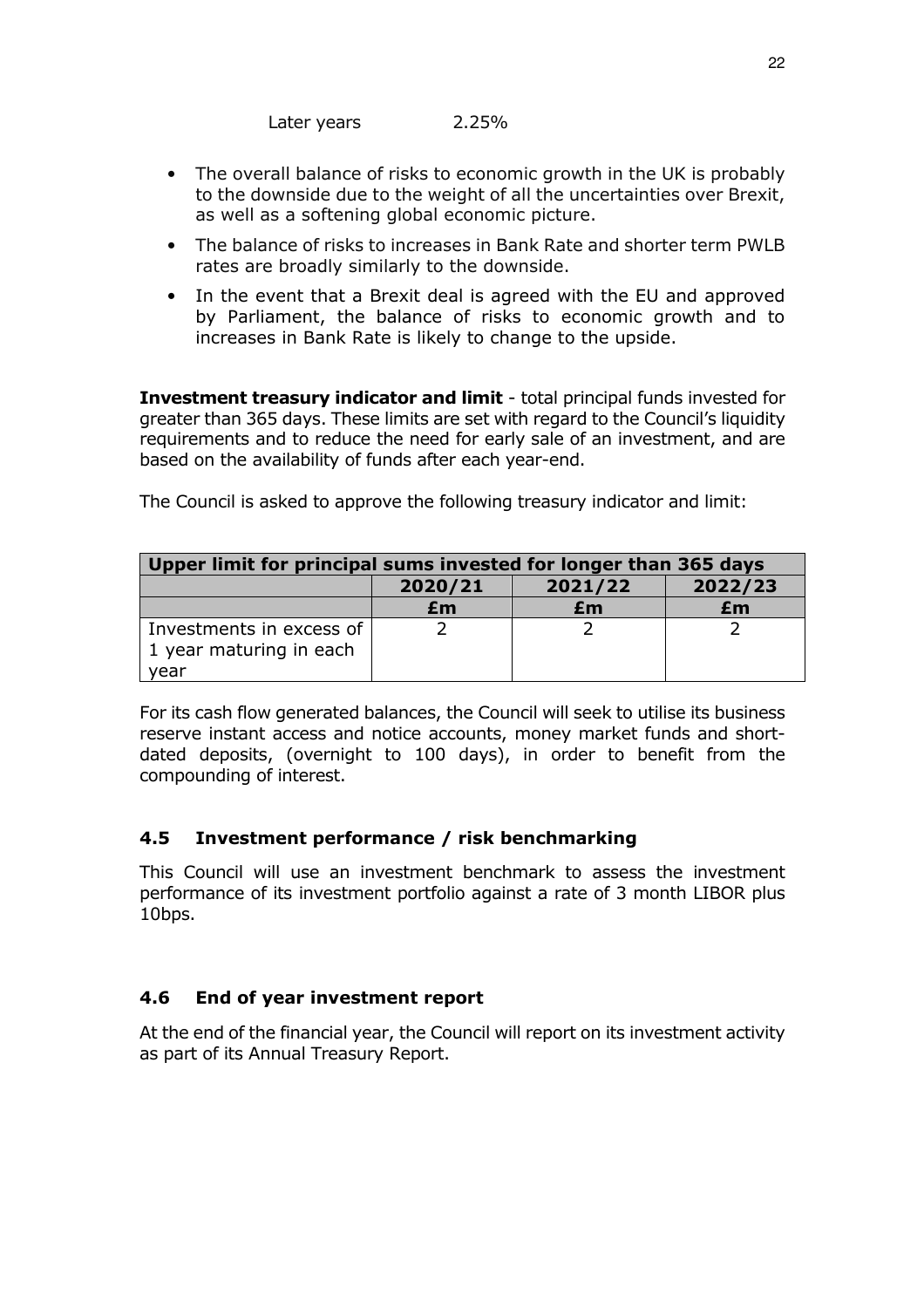#### 4.7 External fund managers

£8.2m of the Council's funds is externally managed within Money Market Funds with following institutions:

- Goldman Sachs Asset Management International
- Aberdeen Standard Investments
- Federated Investors (UK) LLP

The Council's external fund managers will comply with the Annual Investment Strategy. The agreements between the Council and the fund managers additionally stipulate guidelines on duration and other limits in order to contain and control risk.

The Council fully appreciates the importance of monitoring the activity and resultant performance of its appointed external fund manager. In order to aid this assessment, the Council is provided with a suite of regular reporting from its manager.

In addition to formal reports, the Council also meets with representatives of the fund manager on a semi-annual basis. These meetings allow for additional scrutiny of the manager's activity as well as discussions on the outlook for the fund as well as wider markets.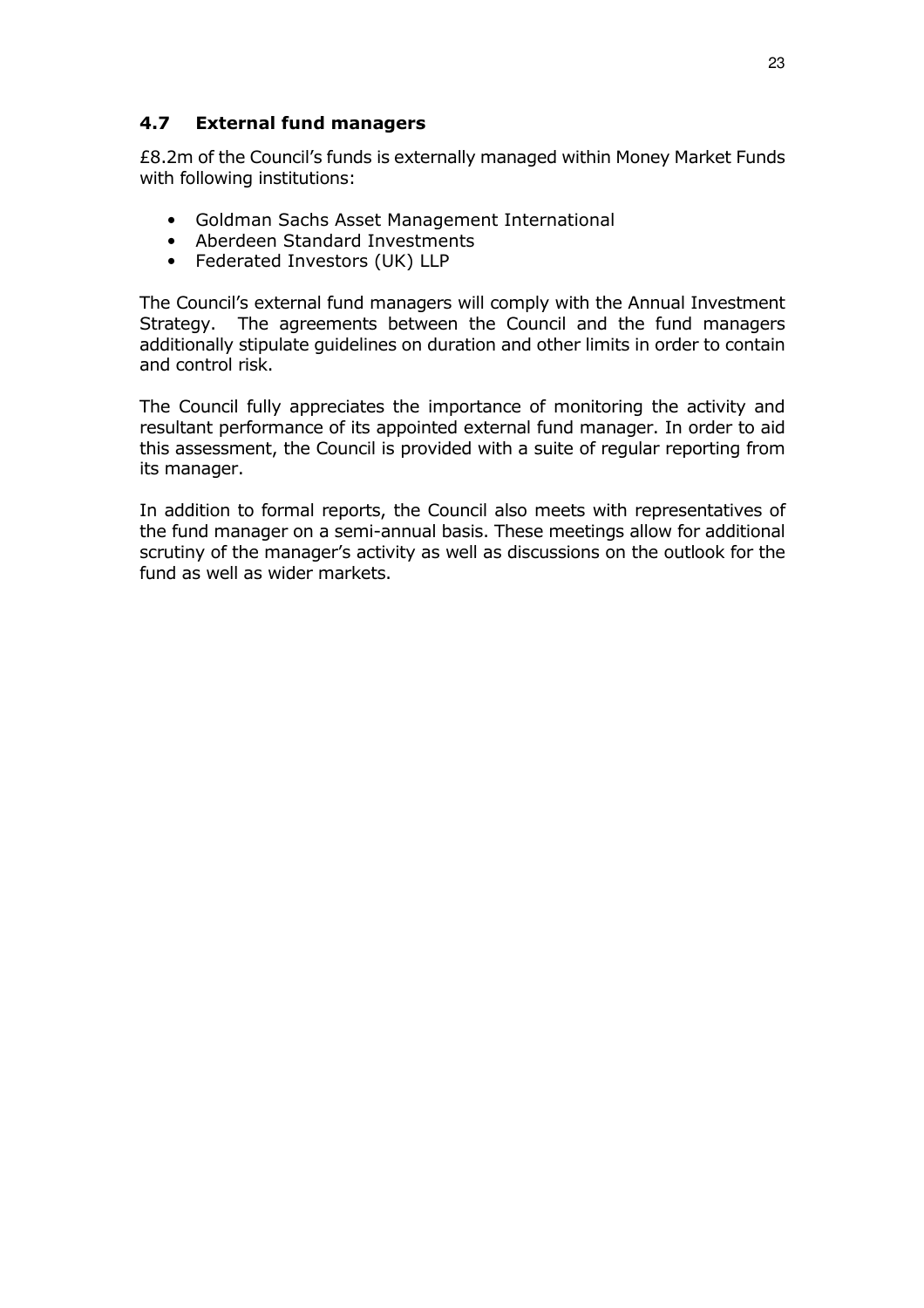## 5 APPENDICES

- 1. Prudential and treasury indicators and MRP statement
- 2. Interest rate forecasts
- 3. Economic background
- 4. Approved countries for investments
- 5. Treasury management scheme of delegation
- 6. The treasury management role of the section 151 officer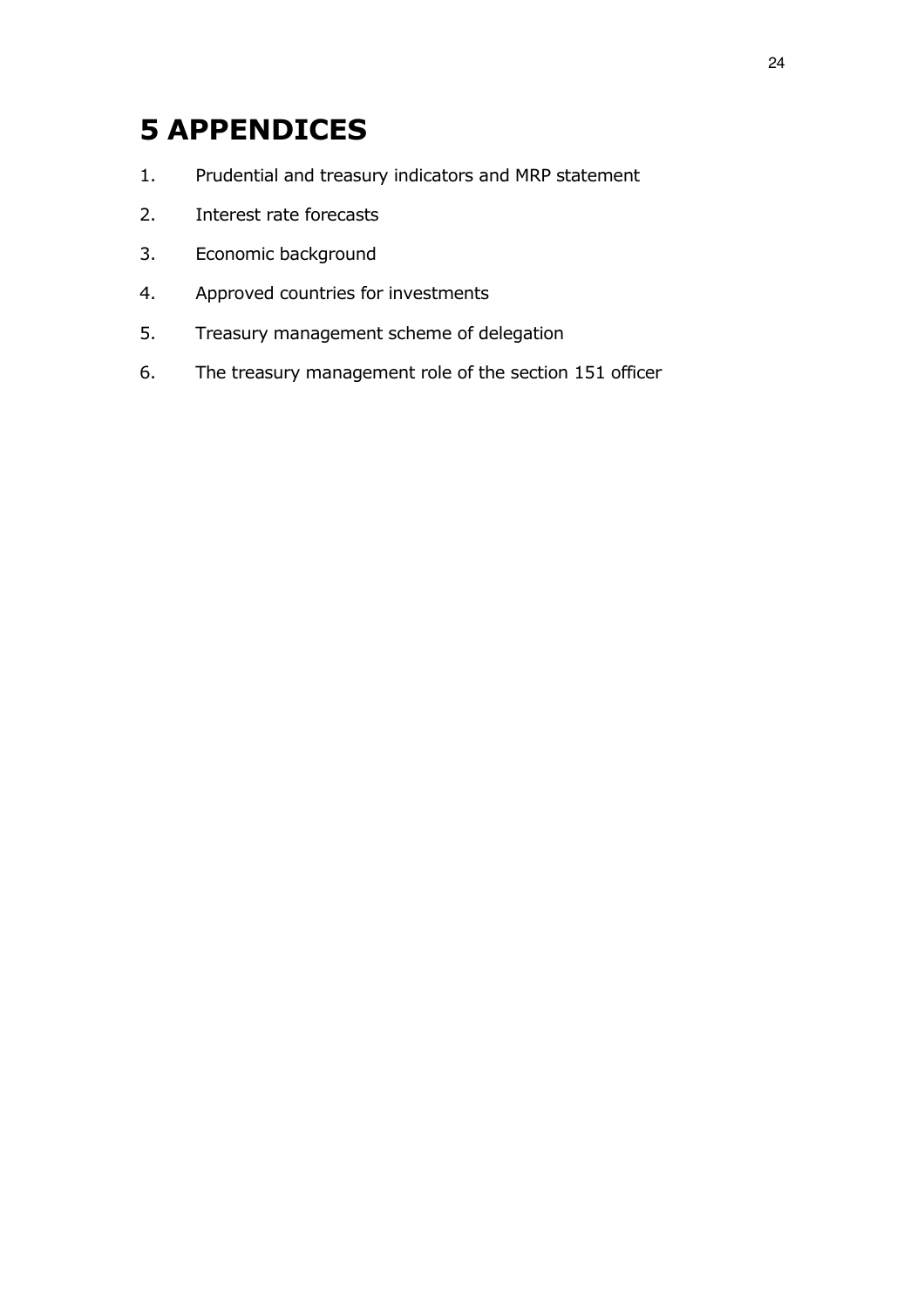#### 5.1 The Capital Prudential and Treasury Indicators 2020/21 to 2022/23 and MRP Statement

The Council's capital expenditure plans are the key driver of treasury management activity. The output of the capital expenditure plans is reflected in the prudential indicators, which are designed to assist members' overview and confirm capital expenditure plans.

#### 5.1.1 Capital expenditure

|        | 2018/19 2019/20 2020/21 2021/22 2022/23 |           |           |        |
|--------|-----------------------------------------|-----------|-----------|--------|
| Fm     | £m                                      | <b>Em</b> | <b>Em</b> | £m     |
| 16.132 | 43.819                                  | 35.291    | 19.691    | 16.664 |

#### 5.1.2 Affordability prudential indicators

The previous sections cover the overall capital and control of borrowing prudential indicators, but within this framework prudential indicators are required to assess the affordability of the capital investment plans. These provide an indication of the impact of the capital investment plans on the Council's overall finances. The Council is asked to approve the following indicators:

#### 5.1.3 Ratio of financing costs to net revenue stream

This indicator identifies the trend in the cost of capital, (borrowing and other long term obligation costs net of investment income), against the net revenue stream. This shows the percentage and the actual cost of borrowing.

| 2018/19  | 2019/20  | 2020/21 | 2021/22 | 2022/23 |
|----------|----------|---------|---------|---------|
| %        | $\%$     | $\%$    | $\%$    | $\%$    |
| $-1.1$   | $-0.7$   | 3.3     | 4.4     | 5.0     |
|          |          |         |         |         |
| 2018/19  | 2019/20  | 2020/21 | 2021/22 | 2022/23 |
| £m       | £m       | £m      | £m      | £m      |
| $-0.220$ | $-0.155$ | 0.614   | 0.807   | 0.955   |

The estimates of financing costs include current commitments and the proposals in this budget report.

#### 5.1.4Maturity structure of borrowing

Maturity structure of borrowing. These gross limits are set to reduce the Council's exposure to large fixed rate sums falling due for refinancing, and are required for upper and lower limits.

The Council is asked to approve the following treasury indicators and limits: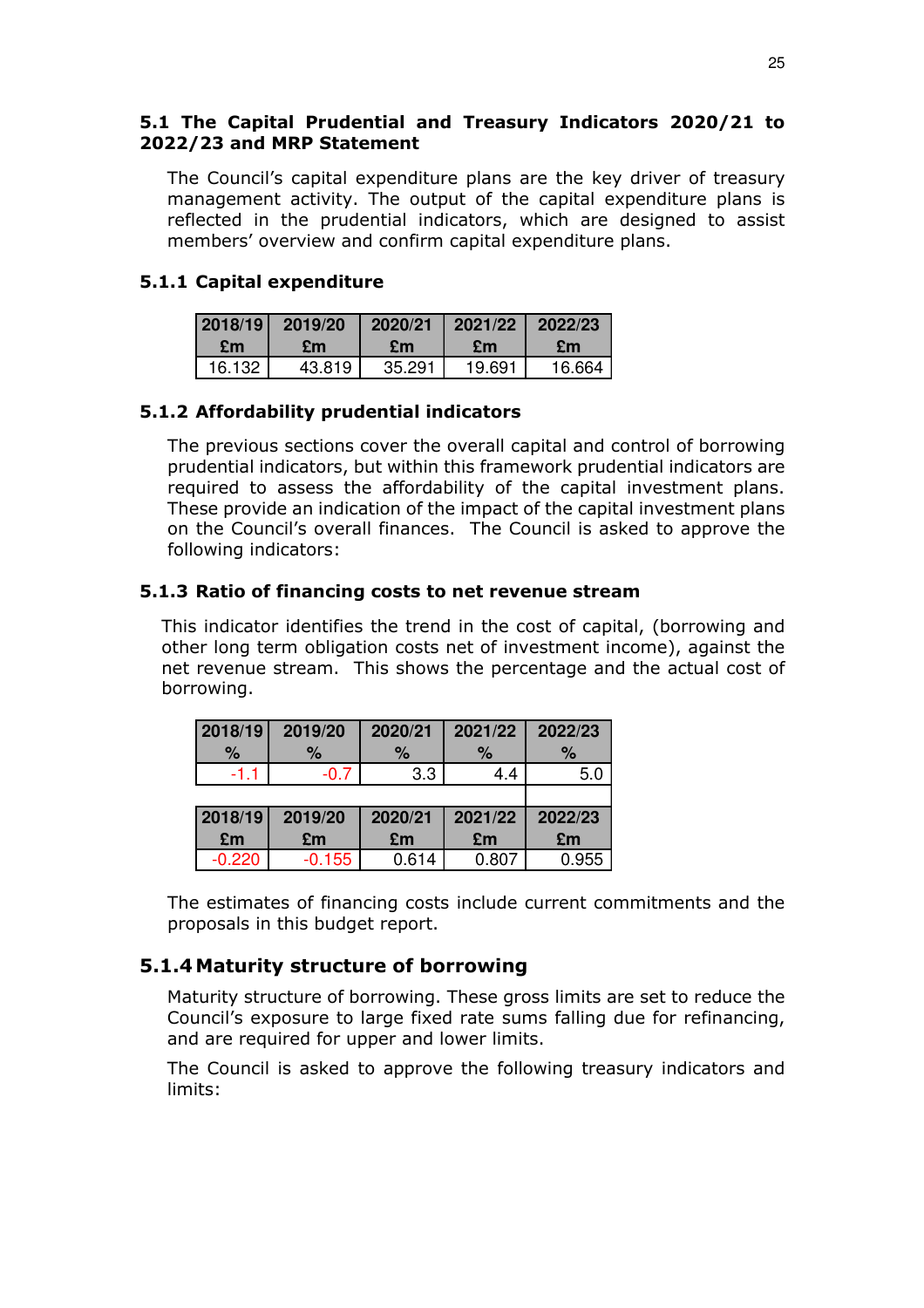|                              | Upper | Lower |
|------------------------------|-------|-------|
|                              | Limit | Limit |
|                              | %     | %     |
| Under 12 months              | 100   |       |
| 12 months to under 24 months | 100   |       |
| 24 months to under 5 years   | 100   |       |
| 5 years to under 10 years    | 100   |       |
| 10 years and within 20 years | 100   |       |
| 20 years and within 30 years | 100   |       |
| 30 years and within 40 years | 100   |       |
| 40 years and within 50 years | 100   |       |
| 50 years and within 60 years | 100   |       |
| 70 years and within 80 years | 100   |       |

### 5.1.5. Control of interest rate exposure

Please see paragraphs 3.3, 3.4 and 4.4.

#### 5.2 Interest Rate Forecasts 2019 – 2021

Please see 3.3 of this report.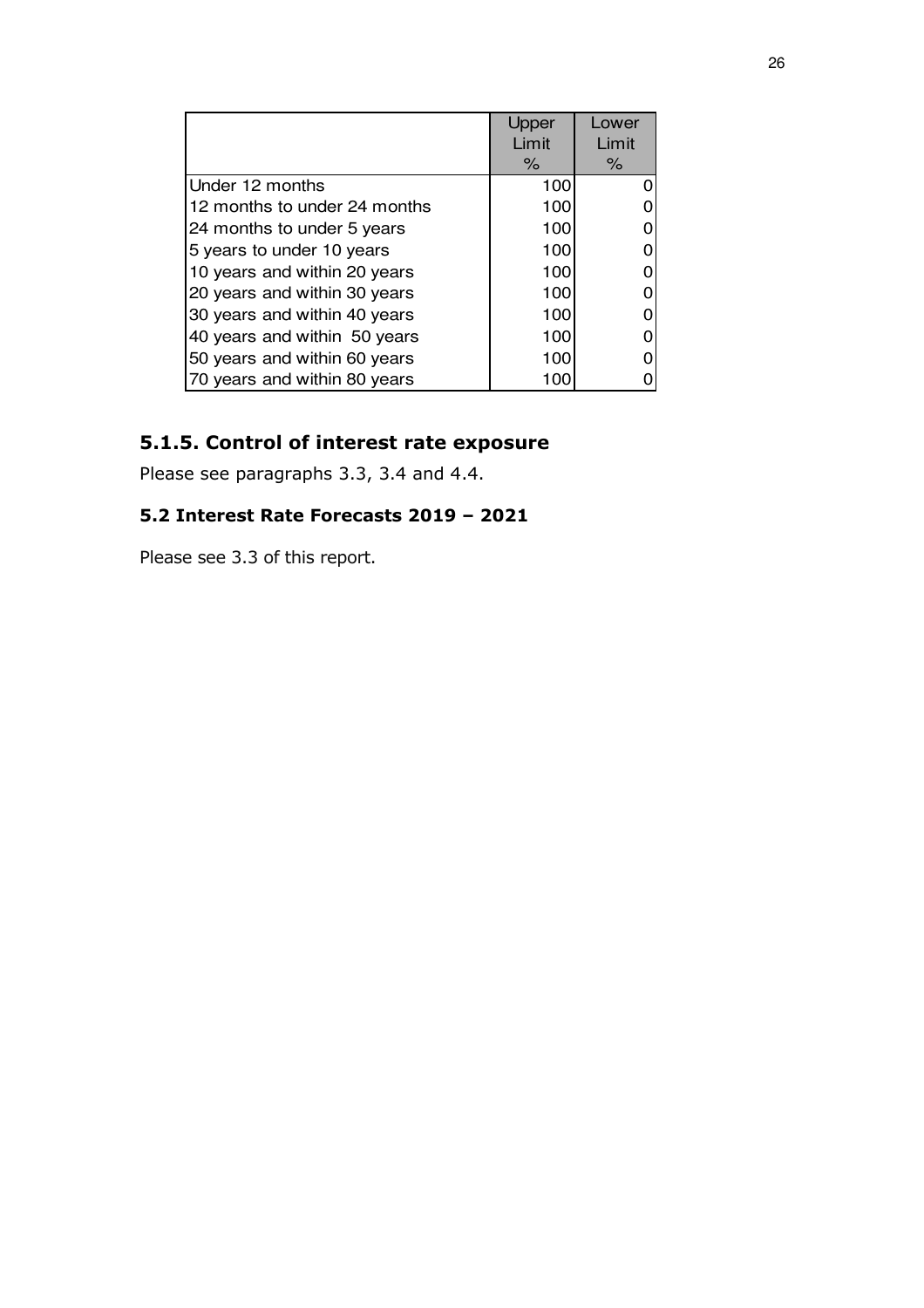#### 5.3 Economic Background

UK. Brexit. 2019 has been a year of upheaval on the political front as Theresa May resigned as Prime Minister to be replaced by Boris Johnson on a platform of the UK leaving the EU on 31 October 2019, with or without a deal. However, MPs blocked leaving on that date and the EU agreed an extension to 31 January 2020. In late October, MPs approved an outline of a Brexit deal to enable the UK to leave the EU on 31 January; however, even if a Conservative Government gains an overall majority in the general election on 12 December, there will still be much uncertainty as the detail of a trade deal will need to be negotiated by the current end of the transition period in December 2020.

While the Bank of England went through the routine of producing another quarterly Inflation Report, (now renamed the Monetary Policy Report), on 7 November, it is very questionable how much all the writing and numbers are worth when faced with the uncertainties of where the UK will be after the general election. The Bank made a change in their Brexit assumptions to now include a deal being eventually passed. Possibly the biggest message that is worth taking note of from the Monetary Policy Report, was an increase in concerns among MPC members around weak global economic growth and the potential for Brexit uncertainties to become entrenched and so delay UK economic recovery. Consequently, the MPC voted 7-2 to maintain Bank Rate at 0.75% but two members were sufficiently concerned to vote for an immediate Bank Rate cut to 0.5%. The MPC warned that if global growth does not pick up or Brexit uncertainties intensify, then a rate cut was now more likely. Conversely, if risks do recede, then a more rapid recovery of growth will require gradual and limited rate rises. The speed of recovery will depend on the extent to which uncertainty dissipates over the final terms for trade between the UK and EU and by how much global growth rates pick up. The Bank revised its inflation forecasts down – to 1.25% in 2019, 1.5% in 2020, and 2.0% in 2021; hence the MPC views inflation as causing little concern in the near future.

If economic growth were to weaken considerably,, the MPC has relatively little room to make a big impact with Bank Rate still only at 0.75%. It would therefore, probably suggest that it would be up to the Chancellor to provide help to support growth by way of a fiscal boost by e.g. tax cuts, increases in the annual expenditure budgets of government departments and services and expenditure on infrastructure projects, to boost the economy. The Government has already made moves in this direction and both of the largest parties have made significant promises in their election manifestos to increase government spending. The Chancellor has also amended the fiscal rules in November to allow for an increase in government expenditure. In addition, it has to be borne in mind that even if the post-election Parliament agrees the deal on 31 January 2020, the current transition period for negotiating the details of the terms of a trade deal with the EU only runs until 31 December 2020. This could prove to be an unrealistically short timetable for such major negotiations which leaves open two possibilities; one the need for an extension of negotiations, probably two years, or a no deal Brexit in December 2020.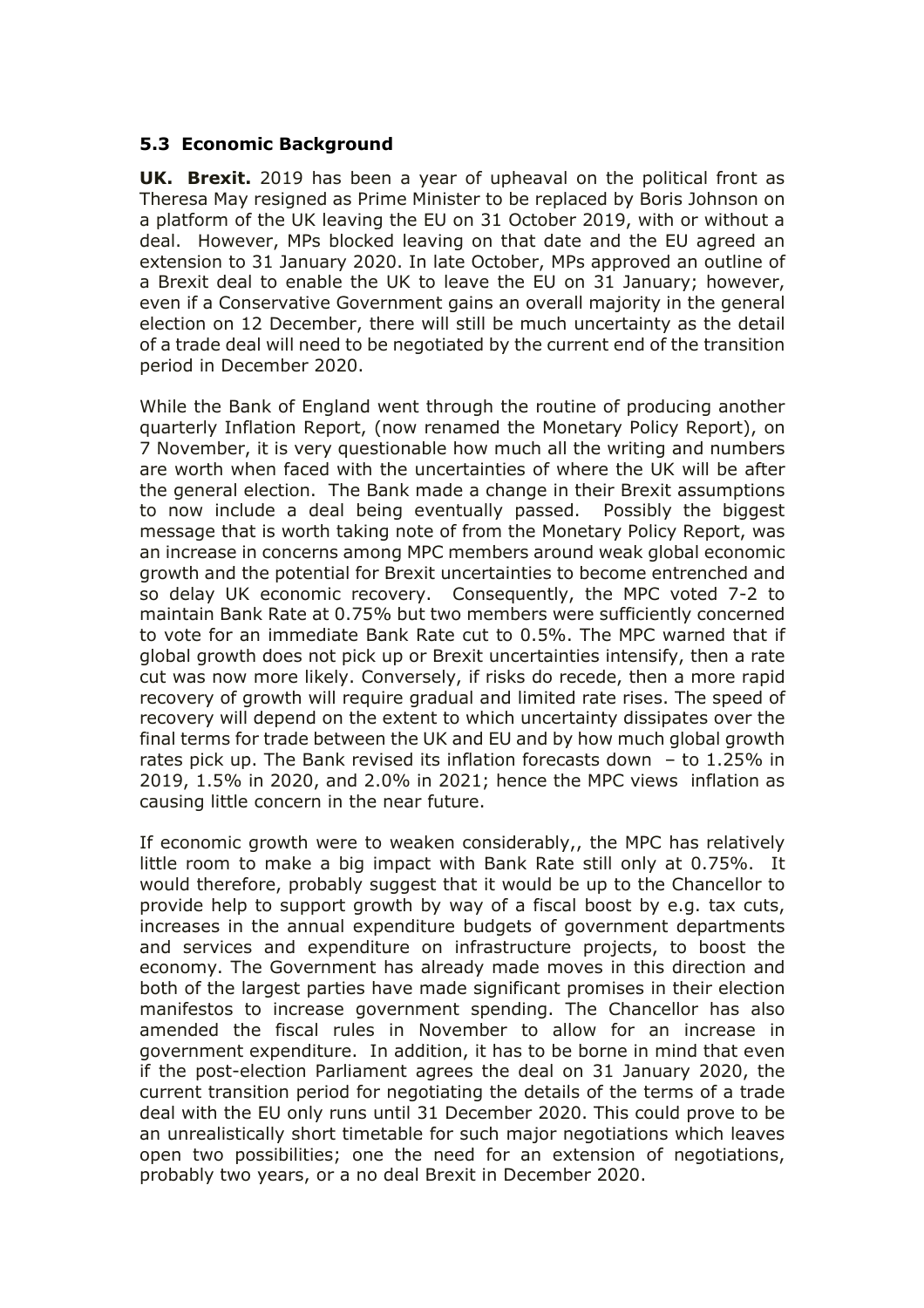As for **inflation** itself, CPI has been hovering around the Bank of England's target of 2% during 2019, but fell again in October to 1.5%. It is likely to remain close to or under 2% over the next two years and so it does not pose any immediate concern to the MPC at the current time. However, if there was a no deal Brexit, inflation could rise towards 4%, primarily because of imported inflation on the back of a weakening pound.

With regard to the labour market, growth in numbers employed has been quite resilient through 2019 until the three months to September where it fell by 58,000. However, this was about half of what had been expected. The unemployment rate fell back again to a 44 year low of 3.8% on the Independent Labour Organisation measure in September, despite the fall in numbers employed, due to numbers leaving the work force. Wage inflation has been edging down from a high point of 3.9% in July to 3.8% in August and now 3.6% in September, (3 month average regular pay, excluding bonuses). This meant that in real terms, (i.e. wage rates higher than CPI inflation), earnings grew by about 1.9%. As the UK economy is very much services sector driven, an increase in household spending power is likely to feed through into providing some support to the overall rate of economic growth in the coming months. The other message from the fall in wage growth is that employers are beginning to find it easier to hire suitable staff, indicating that supply pressure in the labour market is easing.

In the **political arena**, a general election could result in a potential loosening of monetary policy and therefore medium to longer dated gilt yields could rise on the expectation of a weak pound and concerns around inflation picking up although, conversely, a weak international backdrop could provide further support for low yielding government bonds and gilts.

USA. President Trump's massive easing of fiscal policy in 2018 fuelled a temporary boost in consumption in that year which generated an upturn in the rate of growth to a robust 2.9%  $y/y$ . Growth in 2019 has been falling after a strong start in quarter 1 at 3.1%, (annualised rate), to 2.0% in quarter 2 and then 1.9% in quarter 3; it is expected to fall further. The strong growth in employment numbers during 2018 has weakened during 2019, indicating that the economy is cooling, while inflationary pressures are also weakening; CPI inflation fell from 2.3% to 2.0% in September.

**The Fed** finished its series of increases in rates to  $2.25 - 2.50\%$  in December 2018. In July 2019, it cut rates by 0.25% as a 'midterm adjustment' but flagged up that this was not intended to be seen as the start of a series of cuts to ward off a downturn in growth. It also ended its programme of quantitative tightening in August, (reducing its holdings of treasuries etc). It then cut rates by 0.25% again in September and by another 0.25% in its October meeting to 1.50 – 1.75%.. At its September meeting it also said it was going to start buying Treasuries again, although this was not to be seen as a resumption of quantitative easing but rather an exercise to relieve liquidity pressures in the repo market. Despite those protestations, this still means that the Fed is again expanding its balance sheet holdings of government debt. In the first month, it will buy \$60bn , whereas it had been reducing its balance sheet by \$50bn per month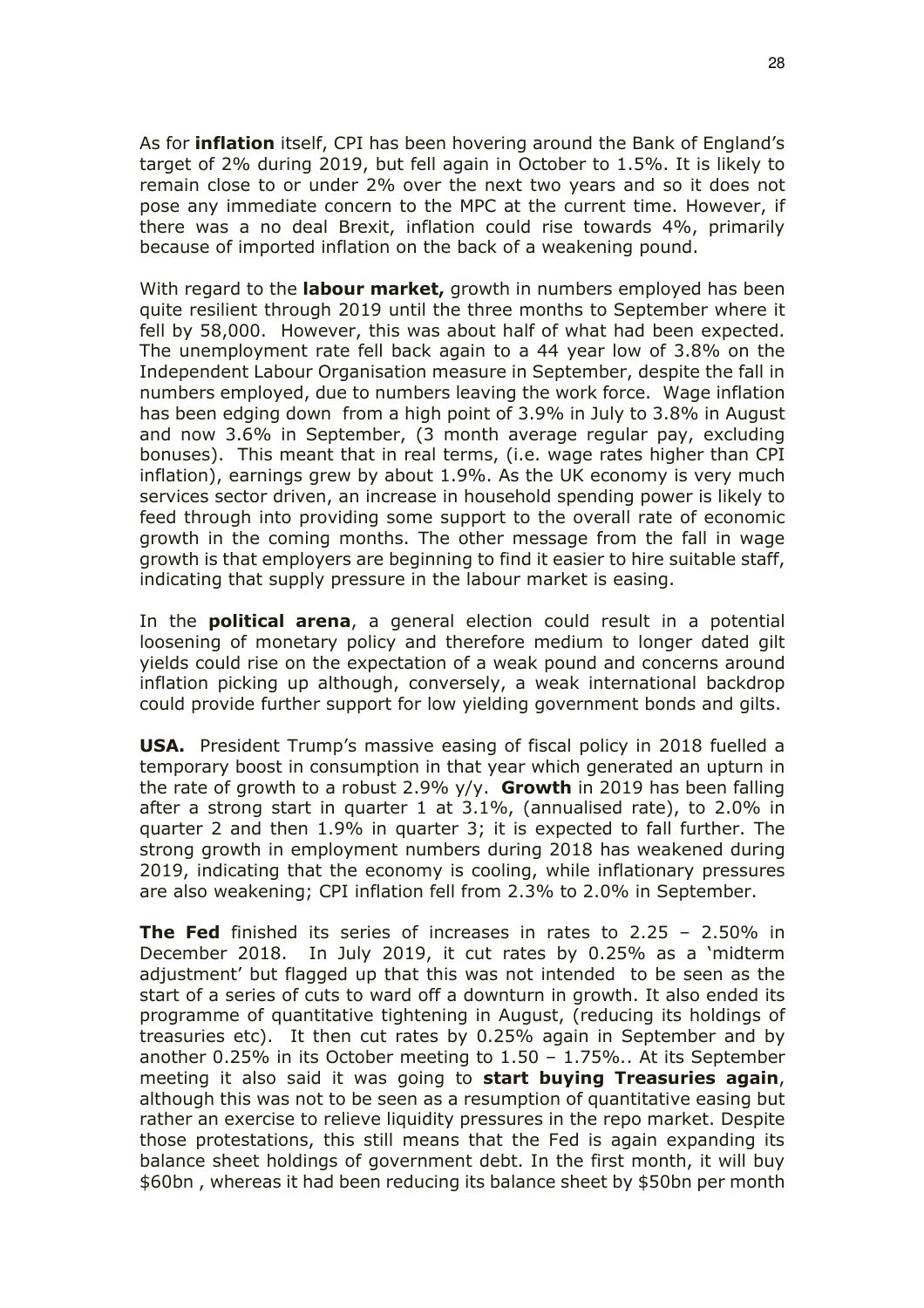during 2019. As it will be buying only short-term (under 12 months) Treasury bills, it is technically correct that this is not quantitative easing (which is purchase of long term debt).

Investor confidence has been badly rattled by the progressive ramping up of increases in tariffs President Trump has made on Chinese imports and China has responded with increases in tariffs on American imports. This trade war is seen as depressing US, Chinese and world growth. In the EU, it is also particularly impacting Germany as exports of goods and services are equivalent to 46% of total GDP. It will also impact developing countries dependent on exporting commodities to China.

However, in early November, a phase one deal was agreed between the US and China to roll back some of the tariffs which gives some hope of resolving this dispute.

EUROZONE. Growth has been slowing from +1.8 % during 2018 to around half of that in 2019. Growth was  $+0.4\%$  q/q ( $+1.2\%$  y/y) in quarter 1,  $+0.2\%$  g/g ( $+1.2\%$  y/y) in quarter 2 and then  $+0.2\%$  g/g,  $+1.1\%$  in quarter 3; there appears to be little upside potential in the near future. German GDP growth has been struggling to stay in positive territory in 2019 and fell by  $-0.1\%$  in quarter 2; industrial production was down 4% y/y in June with car production down 10% y/y. Germany would be particularly vulnerable to a no deal Brexit depressing exports further and if President Trump imposes tariffs on EU produced cars.

The European Central Bank (ECB) ended its programme of quantitative easing purchases of debt in December 2018, which then meant that the central banks in the US, UK and EU had all ended the phase of post financial crisis expansion of liquidity supporting world financial markets by quantitative easing purchases of debt. However, the downturn in EZ growth in the second half of 2018 and into 2019, together with inflation falling well under the upper limit of its target range of 0 to 2%, (but it aims to keep it near to 2%), has prompted the ECB to take new measures to stimulate growth. At its March meeting it said that it expected to leave interest rates at their present levels "at least through the end of 2019", but that was of little help to boosting growth in the near term. Consequently, it announced a **third round of TLTROs**; this provides banks with cheap borrowing every three months from September 2019 until March 2021 that means that, although they will have only a two-year maturity, the Bank was making funds available until 2023, two years later than under its previous policy. As with the last round, the new TLTROs will include an incentive to encourage bank lending, and they will be capped at 30% of a bank's eligible loans. However, since then, the downturn in EZ and world growth has gathered momentum; at its meeting on 12 September, it cut its deposit rate further into negative territory, from -0.4% to -0.5%, and announced a resumption of quantitative easing purchases of debt for an unlimited period; (at its October meeting it said this would start in November at €20bn per month - a relatively small amount compared to the previous buying programme). It also increased the maturity of the third round of TLTROs from two to three years. However, it is doubtful whether this loosening of monetary policy will have much impact on growth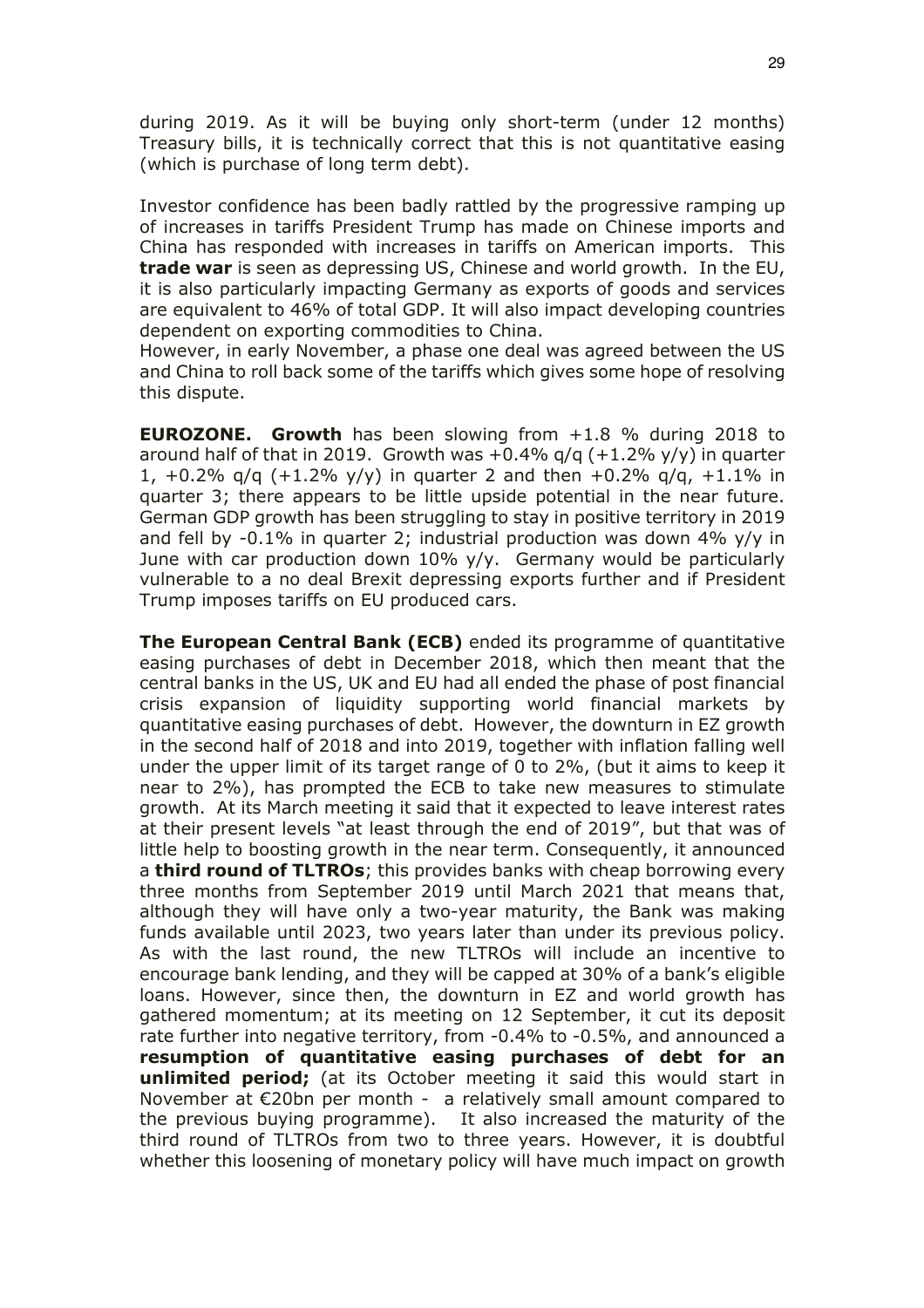and, unsurprisingly, the ECB stated that governments will need to help stimulate growth by 'growth friendly' fiscal policy.

On the political front, Austria, Spain and Italy have been in the throes of forming coalition governments with some unlikely combinations of parties i.e. this raises questions around their likely endurance. The latest results of German state elections has put further pressure on the frail German CDU/SDP coalition government and on the current leadership of the CDU. The results of the Spanish general election in November have not helped the prospects of forming a stable coalition.

CHINA. Economic growth has been weakening over successive years, despite repeated rounds of central bank stimulus; medium term risks are increasing. Major progress still needs to be made to eliminate excess industrial capacity and the stock of unsold property, and to address the level of non-performing loans in the banking and shadow banking systems. In addition, there still needs to be a greater switch from investment in industrial capacity, property construction and infrastructure to consumer goods production.

**JAPAN** - has been struggling to stimulate consistent significant GDP growth and to get inflation up to its target of 2%, despite huge monetary and fiscal stimulus. It is also making little progress on fundamental reform of the economy.

WORLD GROWTH. Until recent years, world growth has been boosted by increasing **globalisation** i.e. countries specialising in producing goods and commodities in which they have an economic advantage and which they then trade with the rest of the world. This has boosted worldwide productivity and growth, and, by lowering costs, has also depressed inflation. However, the rise of China as an economic superpower over the last thirty years, which now accounts for nearly 20% of total world GDP, has unbalanced the world economy. The Chinese government has targeted achieving major world positions in specific key sectors and products, especially high tech areas and production of rare earth minerals used in high tech products. It is achieving this by massive financial support (i.e. subsidies) to state owned firms, government directions to other firms, technology theft, restrictions on market access by foreign firms and informal targets for the domestic market share of Chinese producers in the selected sectors. This is regarded as being unfair competition that is putting western firms at an unfair disadvantage or even putting some out of business. It is also regarded with suspicion on the political front as China is an authoritarian country that is not averse to using economic and military power for political advantage. The current trade war between the US and China therefore needs to be seen against that backdrop. It is, therefore, likely that we are heading into a period where there will be a reversal of world globalisation and a decoupling of western countries from dependence on China to supply products. This is likely to produce a backdrop in the coming years of weak global growth and so weak inflation. Central banks are, therefore, likely to come under more pressure to support growth by looser monetary policy measures and this will militate against central banks increasing interest rates.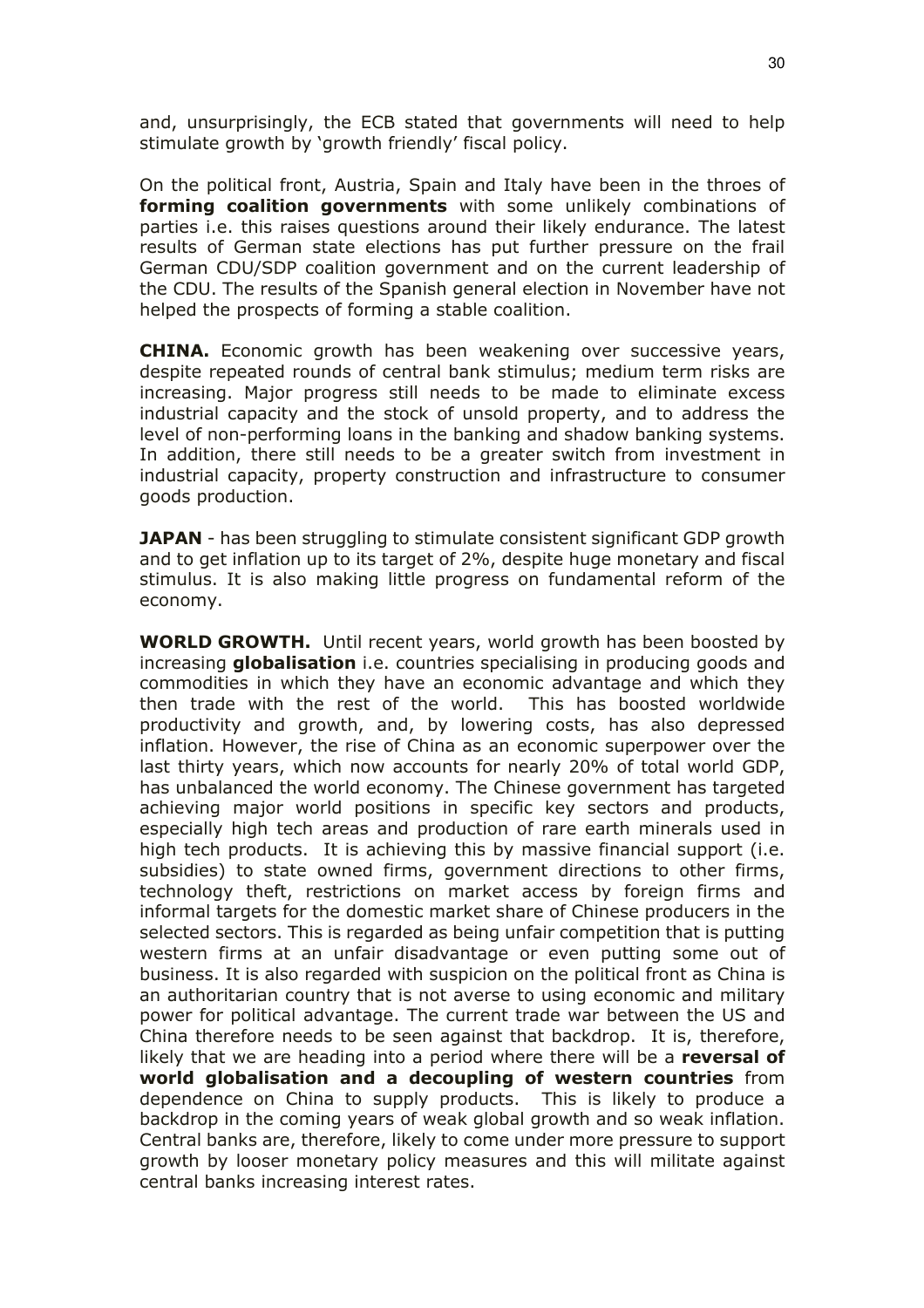The trade war between the US and China is a major concern to financial **markets** due to the synchronised general weakening of growth in the major economies of the world, compounded by fears that there could even be a recession looming up in the US, though this is probably overblown. These concerns resulted in government bond yields in the developed world falling significantly during 2019. If there were a major worldwide downturn in growth, central banks in most of the major economies will have limited ammunition available, in terms of monetary policy measures, when rates are already very low in most countries, (apart from the US). There are also concerns about how much distortion of financial markets has already occurred with the current levels of quantitative easing purchases of debt by central banks and the use of negative central bank rates in some countries. The latest PMI survey statistics of economic health for the US, UK, EU and China have all been predicting a downturn in growth; this confirms investor sentiment that the outlook for growth during the year ahead is weak.

#### Interest Rate Forecasts

The interest rate forecasts provided by Link Asset Services in paragraph 3.3 are predicated on an assumption of an agreement being reached on **Brexit between the UK and the EU.** On this basis, while GDP growth is likely to be subdued in 2019 due to all the uncertainties around Brexit depressing consumer and business confidence, an agreement is likely to lead to a boost to the rate of growth in subsequent years which could, in turn, increase inflationary pressures in the economy and so cause the Bank of England to resume a series of gentle increases in Bank Rate. Just how fast, and how far, those increases will occur and rise to, will be data dependent. The forecasts in this report assume a modest recovery in the rate and timing of stronger growth and in the corresponding response by the Bank in raising rates.

- In the event of an **orderly non-agreement exit**, it is likely that the Bank of England would take action to cut Bank Rate from 0.75% in order to help economic growth deal with the adverse effects of this situation. This is also likely to cause short to medium term gilt yields to fall.
- If there was a **disorderly Brexit**, then any cut in Bank Rate would be likely to last for a longer period and also depress short and medium gilt yields correspondingly. Quantitative easing could also be restarted by the Bank of England. It is also possible that the government could act to protect economic growth by implementing fiscal stimulus.

However, there would appear to be a majority consensus in the Commons against any form of non-agreement exit so the chance of this occurring has diminished.

#### The balance of risks to the UK

- The overall balance of risks to economic growth in the UK is probably to the downside due to the weight of all the uncertainties over Brexit, as well as a softening global economic picture.
- The balance of risks to increases in Bank Rate and shorter term PWLB rates are broadly similarly to the downside.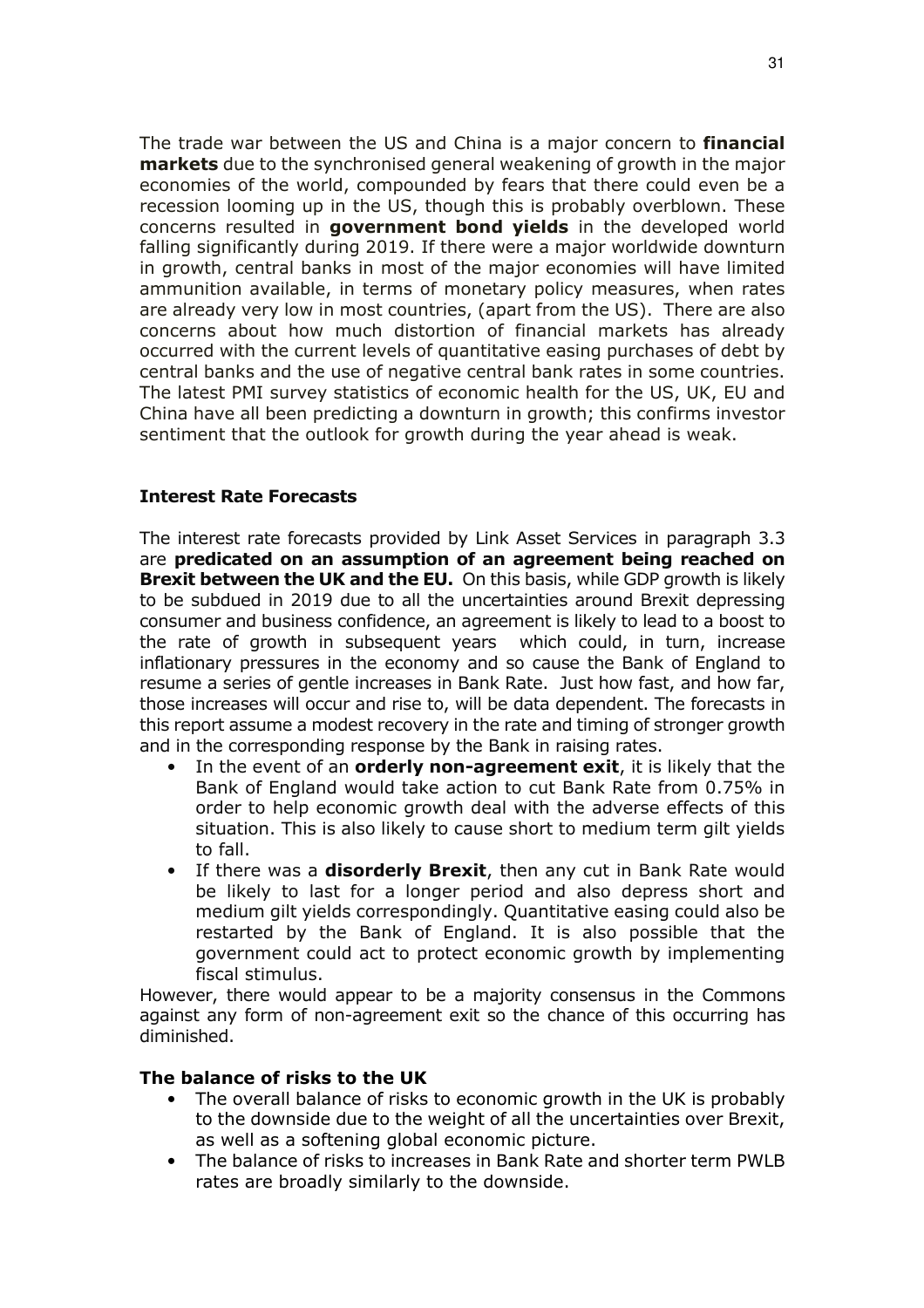In the event that a Brexit deal was agreed with the EU and approved by Parliament, the balance of risks to economic growth and to increases in Bank Rate is likely to change to the upside.

One risk that is both an upside and downside risk, is that all central banks are now working in very different economic conditions than before the 2008 financial crash as there has been a major increase in consumer and other debt due to the exceptionally low levels of borrowing rates that have prevailed since 2008. This means that the neutral rate of interest in an economy, (i.e. the rate that is neither expansionary nor deflationary), is difficult to determine definitively in this new environment, although central banks have made statements that they expect it to be much lower than before 2008. Central banks could therefore either over or under do increases in central interest rates.

#### Downside risks to current forecasts for UK gilt yields and PWLB rates currently include:

- Brexit if it were to cause significant economic disruption and a major downturn in the rate of growth.
- **Bank of England** takes action too quickly, or too far, over the next three years to raise Bank Rate and causes UK economic growth, and increases in inflation, to be weaker than we currently anticipate.
- A resurgence of the **Eurozone sovereign debt crisis.** In 2018, Italy was a major concern due to having a populist coalition government which made a lot of anti-austerity and anti-EU noise. However, in September 2019 there was a major change in the coalition governing Italy which has brought to power a much more EU friendly government; this has eased the pressure on Italian bonds. Only time will tell whether this new coalition based on an unlikely alliance of two very different parties will endure.
- Weak capitalisation of some **European banks**, particularly Italian banks.
- German minority government. In the German general election of September 2017, Angela Merkel's CDU party was left in a vulnerable minority position dependent on the fractious support of the SPD party, as a result of the rise in popularity of the anti-immigration AfD party. The CDU has done badly in recent state elections but the SPD has done particularly badly and this has raised a major question mark over continuing to support the CDU. Angela Merkel has stepped down from being the CDU party leader but she intends to remain as Chancellor until 2021.
- Other minority EU governments. Austria, Sweden, Spain, Portugal, Netherlands and Belgium also have vulnerable minority governments dependent on coalitions which could prove fragile.
- Austria, the Czech Republic, Poland and Hungary now form a strongly anti-immigration bloc within the EU. There has also been rising anti-immigration sentiment in Germany and France.
- In October 2019, the IMF issued a report on the World Economic Outlook which flagged up a synchronised slowdown in world growth. However, it also flagged up that there was **potential for a rerun of** the 2008 financial crisis, but his time centred on the huge debt binge accumulated by corporations during the decade of low interest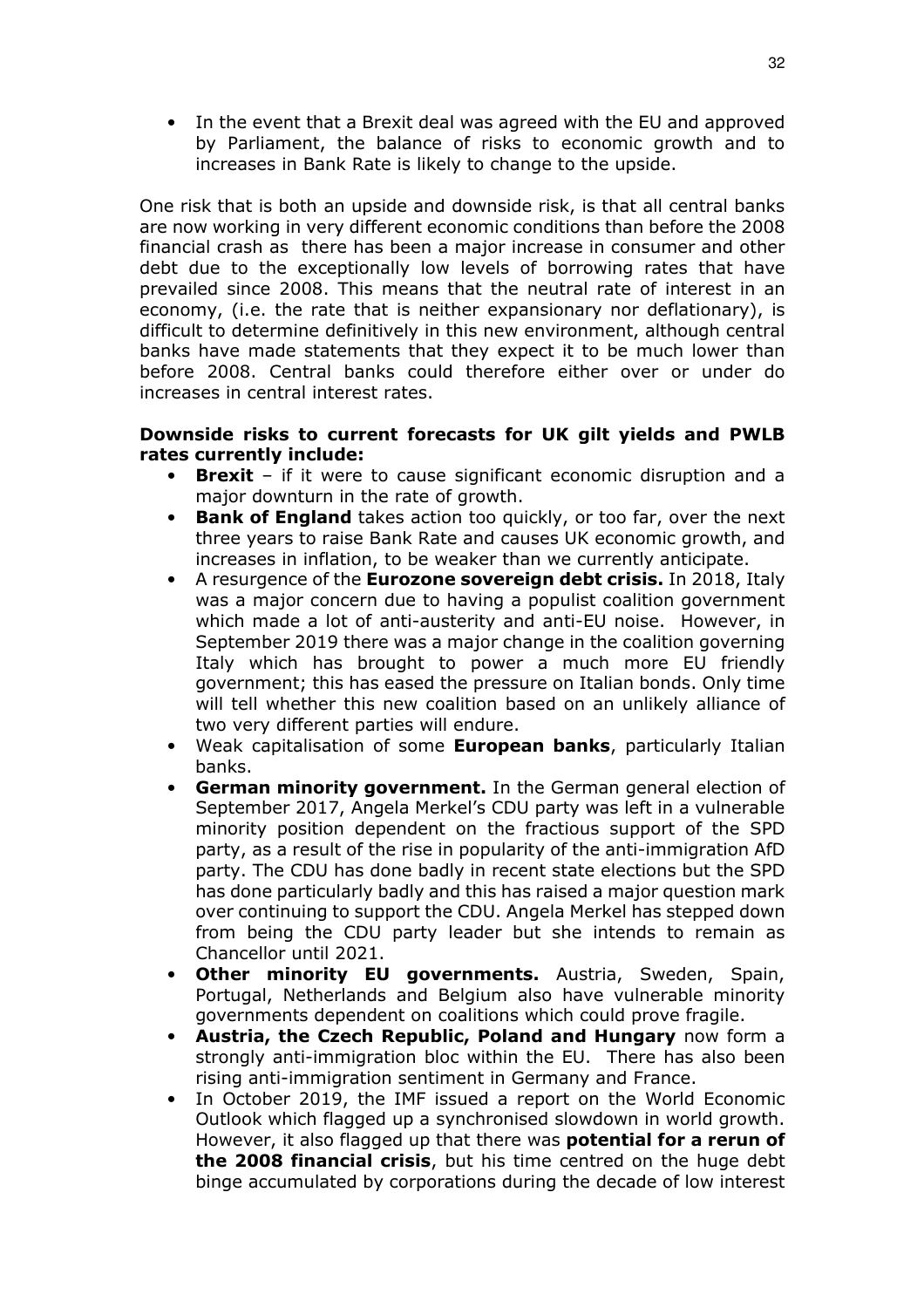rates. This now means that there are corporates who would be unable to cover basic interest costs on some \$19trn of corporate debt in major western economies, if world growth was to dip further than just a minor cooling. This debt is mainly held by the shadow banking sector i.e. pension funds, insurers, hedge funds, asset managers etc., who, when there is \$15trn of corporate and government debt now yielding negative interest rates, have been searching for higher returns in riskier assets. Much of this debt is only marginally above investment grade so any rating downgrade could force some holders into a fire sale, which would then depress prices further and so set off a spiral down. The IMF's answer is to suggest imposing higher capital charges on lending to corporates and for central banks to regulate the investment operations of the shadow banking sector. In October 2019, the deputy Governor of the Bank of England also flagged up the dangers of banks and the shadow banking sector lending to corporates, especially highly leveraged corporates, which had risen back up to near pre-2008 levels.

• Geopolitical risks, for example in North Korea, but also in Europe and the Middle East, which could lead to increasing safe haven flows.

#### Upside risks to current forecasts for UK gilt yields and PWLB rates

- **Brexit** if agreement was reached all round that removed all threats of economic and political disruption between the EU and the UK.
- The **Bank of England is too slow** in its pace and strength of increases in Bank Rate and, therefore, allows inflationary pressures to build up too strongly within the UK economy, which then necessitates a later rapid series of increases in Bank Rate faster than we currently expect.
- UK inflation, whether domestically generated or imported, returning to sustained significantly higher levels causing an increase in the inflation premium inherent to gilt yields.

Use of external fund managers - It is the Council's policy to use external fund managers for part of its investment portfolio. The fund managers will use both specified and non-specified investment categories, and are contractually committed to keep to the Council's investment strategy. The fund managers the Council currently engages with are for Money Market Funds and Enhanced Cash Funds.

The Council fully appreciates the importance of monitoring the activity and resultant performance of its appointed external fund manager. In order to aid this assessment, the Council is provided with a suite of regular reporting from its manager. This includes:

In addition to formal reports, the Council also meets with representatives of the fund manager on a semi-annual basis. These meetings allow for additional scrutiny of the manager's activity as well as discussions on the outlook for the fund as well as wider markets.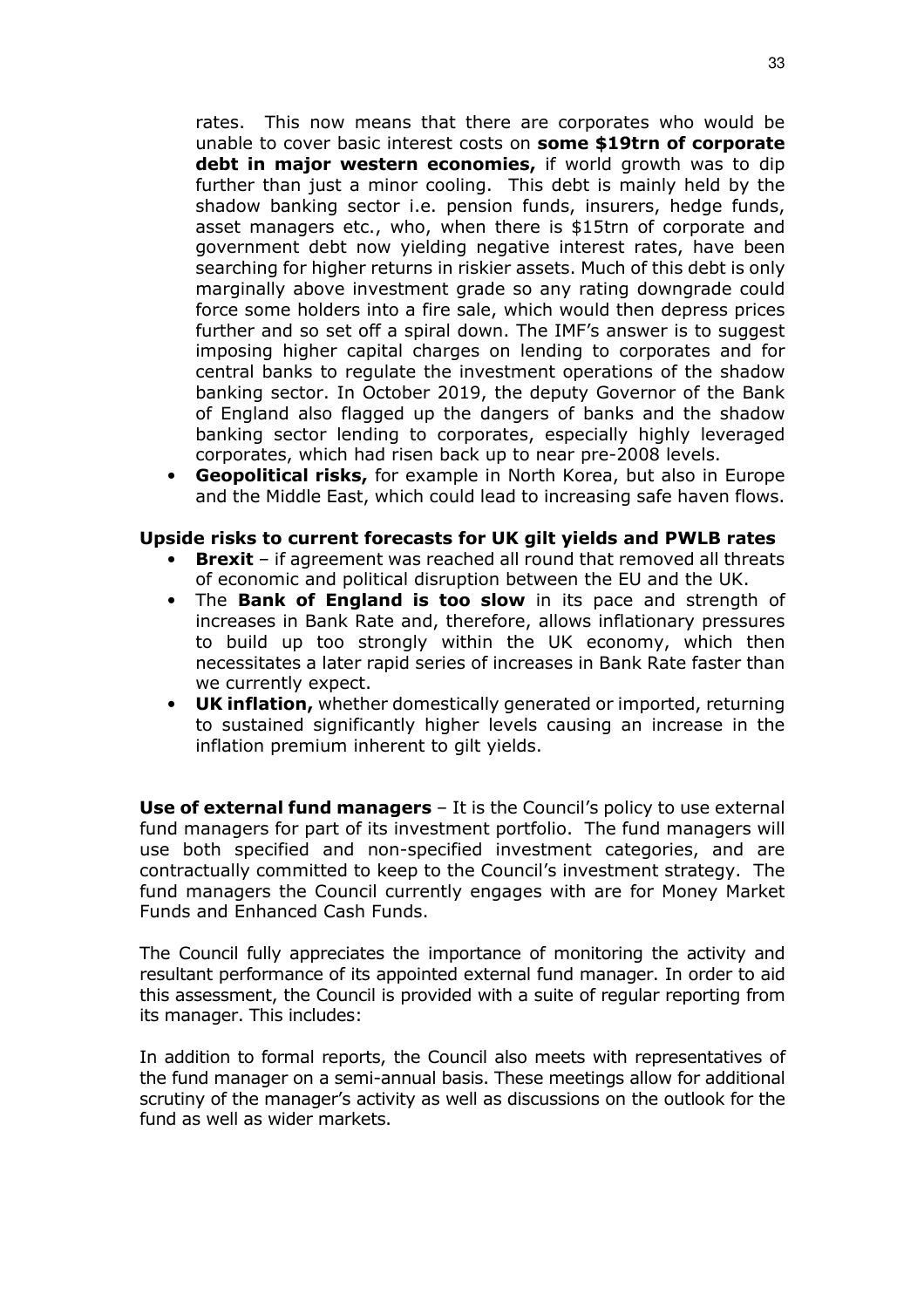#### 5.6 Approved Countries for Investments

This list is based on those countries which have sovereign ratings of AA- or higher, (we show the lowest rating from Fitch, Moody's and S&P) and also, (except - at the time of writing - for Hong Kong, Norway and Luxembourg), have banks operating in sterling markets which have credit ratings of green or above in the Link Asset Services credit worthiness service.

#### Based on lowest available rating

AAA

- Australia
- Canada
- Denmark
- Germany
- Luxembourg
- Netherlands
- Norway
- Singapore
- Sweden
- **Switzerland**

 $AA+$ 

- Finland
- U.S.A.

#### AA

- Abu Dhabi (UAE)
- Hong Kong
- France
- U.K.

AA-

- Belgium
- Qatar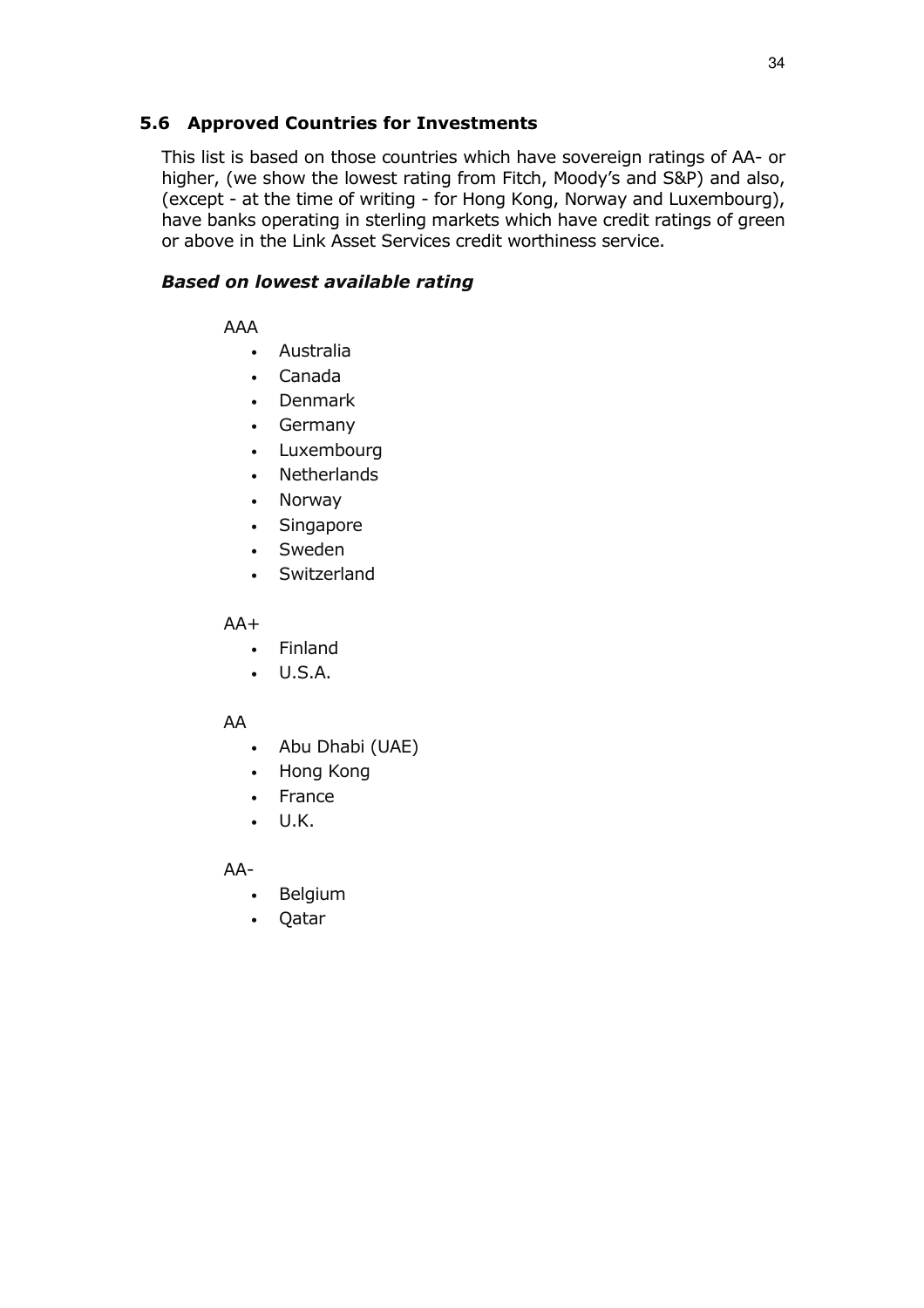#### 5.7 Treasury Management Scheme Delegation

#### (i) Full Council

- receiving and reviewing reports on treasury management policies, practices and activities;
- approval of annual strategy.

#### (ii) Audit Governance & Standards Committee/ Policy & Resources Committee /Full Council

- approval of/amendments to the organisation's adopted clauses, treasury management policy statement and treasury management practices;
- budget consideration and approval;
- approval of the division of responsibilities;
- receiving and reviewing regular monitoring reports and acting on recommendations;
- approving the selection of external service providers and agreeing terms of appointment.

#### (iii) Audit Governance & Standards Committee

• reviewing the treasury management policy and procedures and making recommendations to the responsible body.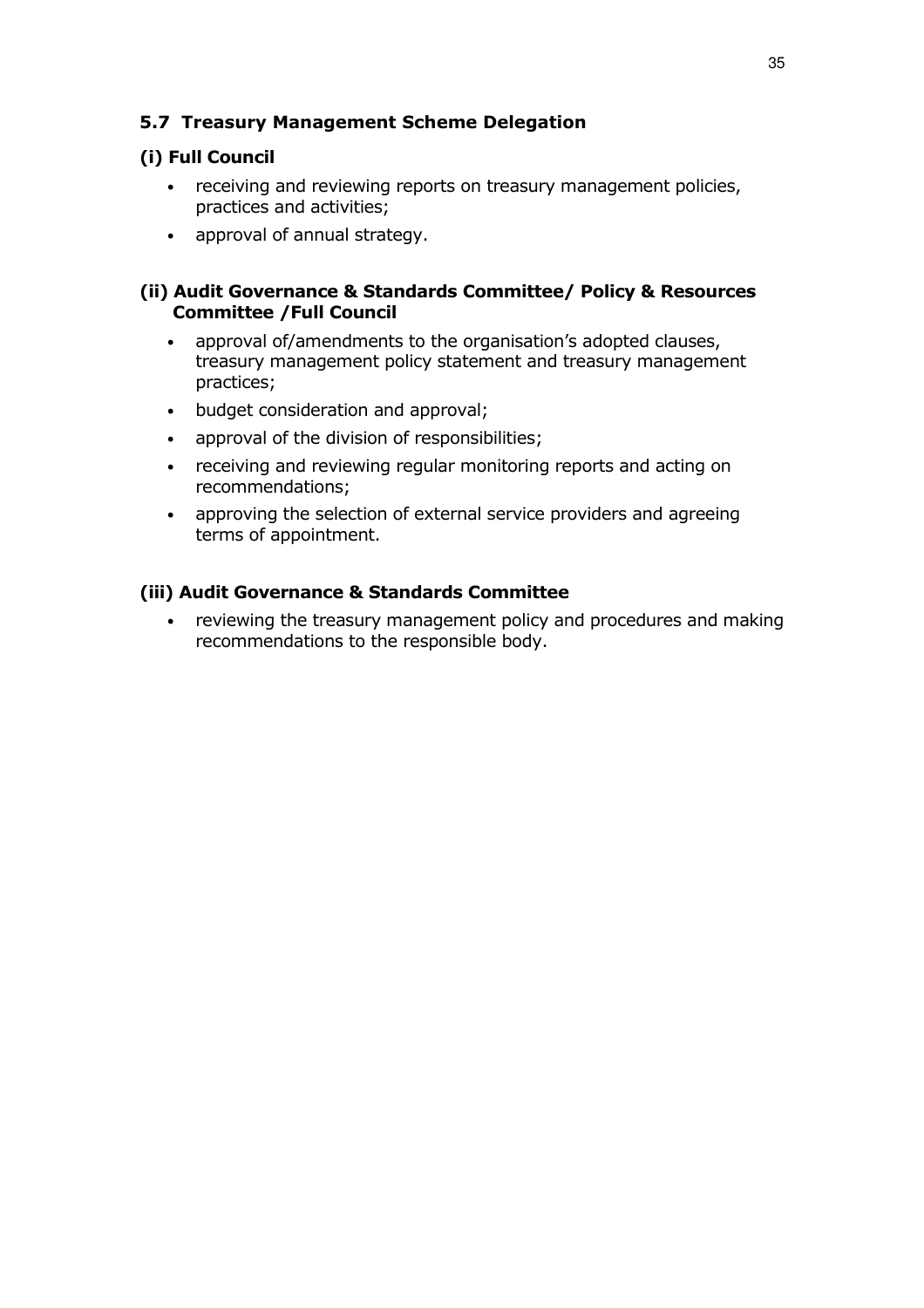#### 5.8 The Treasury Management Role of the Section 151 Officer

The S151 officer is responsible for recommending clauses, treasury management policy/practices for approval, reviewing the same regularly, and monitoring compliance;

- submitting regular treasury management policy reports;
- submitting budgets and budget variations;
- receiving and reviewing management information reports;
- reviewing the performance of the treasury management function;
- ensuring the adequacy of treasury management resources and skills, and the effective division of responsibilities within the treasury management function;
- ensuring the adequacy of internal audit, and liaising with external audit;
- recommending the appointment of external service providers.
- preparation of a capital strategy to include capital expenditure, capital financing, non-financial investments and treasury management, with a long term timeframe
- ensuring that the capital strategy is prudent, sustainable, affordable and prudent in the long term and provides value for money
- ensuring that due diligence has been carried out on all treasury and nonfinancial investments and is in accordance with the risk appetite of the authority
- ensure that the authority has appropriate legal powers to undertake expenditure on non-financial assets and their financing
- ensuring the proportionality of all investments so that the authority does not undertake a level of investing which exposes the authority to an excessive level of risk compared to its financial resources
- ensuring that an adequate governance process is in place for the approval, monitoring and ongoing risk management of all non-financial investments and long term liabilities
- provision to members of a schedule of all non-treasury investments including material investments in subsidiaries, joint ventures, loans and financial guarantees
- ensuring that members are adequately informed and understand the risk exposures taken on by an authority
- ensuring that the authority has adequate expertise, either in house or externally provided, to carry out the above
- creation of Treasury Management Practices which specifically deal with how non treasury investments will be carried out and managed, to include the following:
	- o Risk management (TMP1 and schedules), including investment and risk management criteria for any material non-treasury investment portfolios;